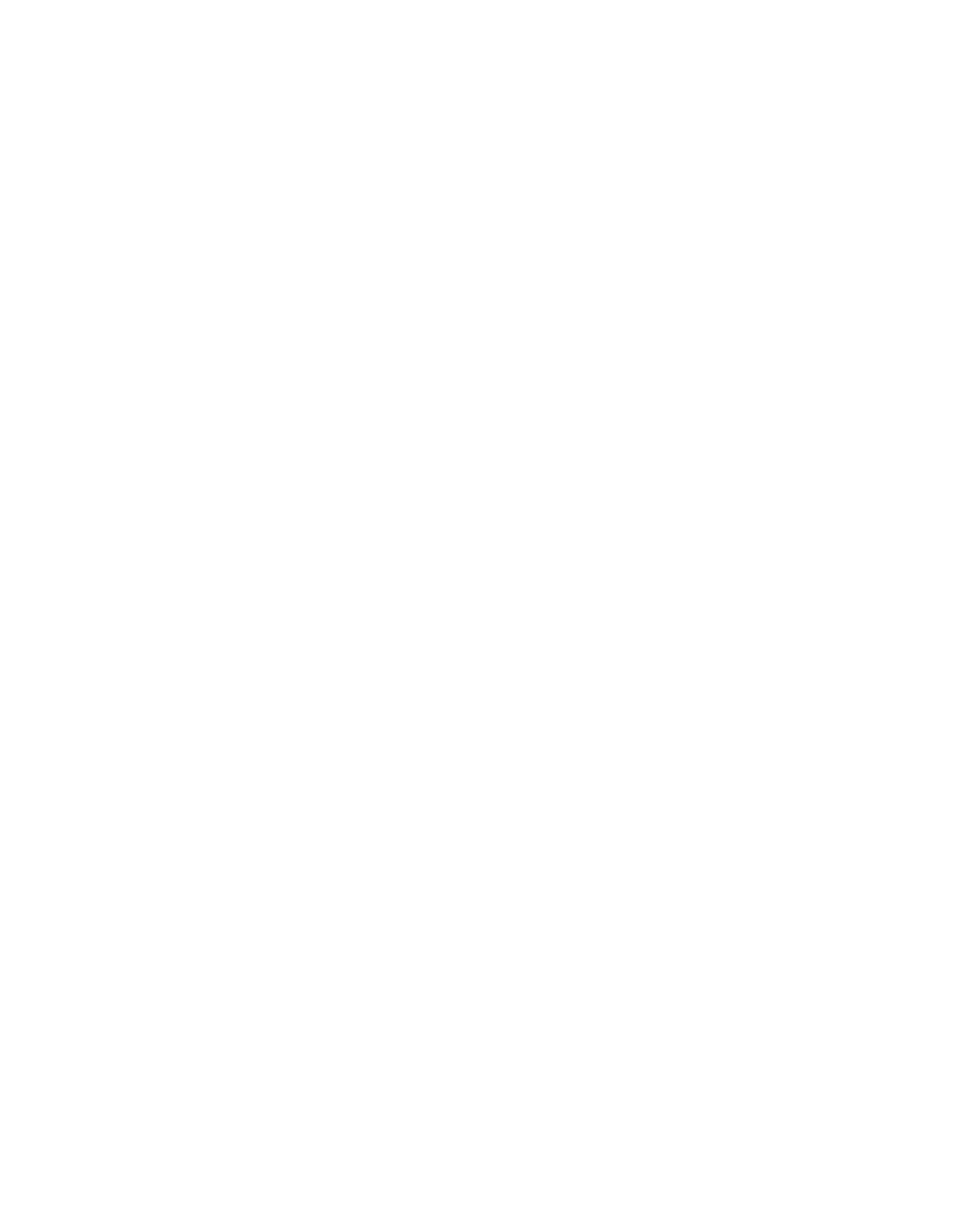# **SECRETARY GENERAL'S TWENTIETH HALF-YEARLY REPORT TO THE PERMANENT COUNCIL ON THE MISSION TO SUPPORT THE PEACE PROCESS IN COLOMBIA OF THE ORGANIZATION OF AMERICAN STATES (MAPP/OAS)**

The following half-yearly report is presented pursuant to resolution CP/RES. 859 (1397/04), in which the Organization of American States (OAS) requested that the Secretary General report to the Permanent Council, on a regular basis, on the work of the OAS Mission to Support the Peace Process in Colombia (MAPP/OAS), and on its efforts in pursuit of the values and principles contained in the OAS Charter and in the Inter-American Democratic Charter.

MAPP/OAS has monitored and accompanied the peace-building efforts in the areas most affected by the internal armed conflict in Colombia, and it has interacted with all the stakeholders involved in those processes. The information set out in this report covers the MAPP/OAS findings from its monitoring, accompaniment, and support work over the period September 2014 to January 2015. The data were collected from public agencies, indigenous and Afro-descendant authorities and organizations, social and civil organizations, churches, community and grassroots organizations, law enforcement agencies, victims, leaders, and participants in reintegration processes, at the national, departmental, and municipal level, by means of the activities enshrined in the mandate.<sup>1/</sup>

### **I. GENERAL CONSIDERATIONS**

l

The General Secretariat (GS/OAS) applauds and thanks the Colombian Government for extending the mandate of MAPP/OAS up to January 2018, with the signing of the Fifth Additional Protocol to the Agreement entered into by and between the Republic of Colombia and the General Secretariat. This new challenge is assumed by the OAS and the Mission with dedication and commitment, and it bears concrete witness to the solidarity-based response of the hemispheric community to the Colombian authorities' request for expanded and flexible accompaniment of the development of the peace process in Colombia. This three-year extension of the mandate – the first for such a duration – goes hand-in-hand with the strengthening of MAPP/OAS's activities through the creation of new regional offices, which now total 15 across the nation's territory.<sup>2/</sup>

During the period covered by this report, the Colombian State has attained a number of results in its efforts in pursuit of peace. Among this progress is, in the area of transitional justice, the significant increase in the number of judgments handed down by the courts under Law 975/2005, the actions of which are aimed at the resocialization of demobilized combatants within detention facilities, greater coordination and dialogue among the competent judicial venues for Justice and Peace, and the continued work of the reintegration officers of the Colombian Reintegration Agency

<sup>1.</sup> This report refers to single categories – demobilized fighters, guerrillas, victims, etc. – in order to facilitate its reading, but not forgetting that those categories comprise men and women, boys, girls, adolescents and young people, people of diverse sexual orientations, people from different ethnic groups, and people with disabilities. This clarification is offered on account of the recognition and respect of differences with which populations must be understood and addressed.

<sup>2.</sup> The GS/OAS has, through the Mission, included in its work the monitoring and analysis of the contexts in which social conflicts arise, the findings of which will be reported on in the next periodic report, in the hope that this information will enable the identification of the weaknesses, strengths, and opportunities for planning and implementing peace in the regions, together with the current and immediate threats and challenges and the tensions that could arise in aftermath of the conflict, in the short, medium, and long terms.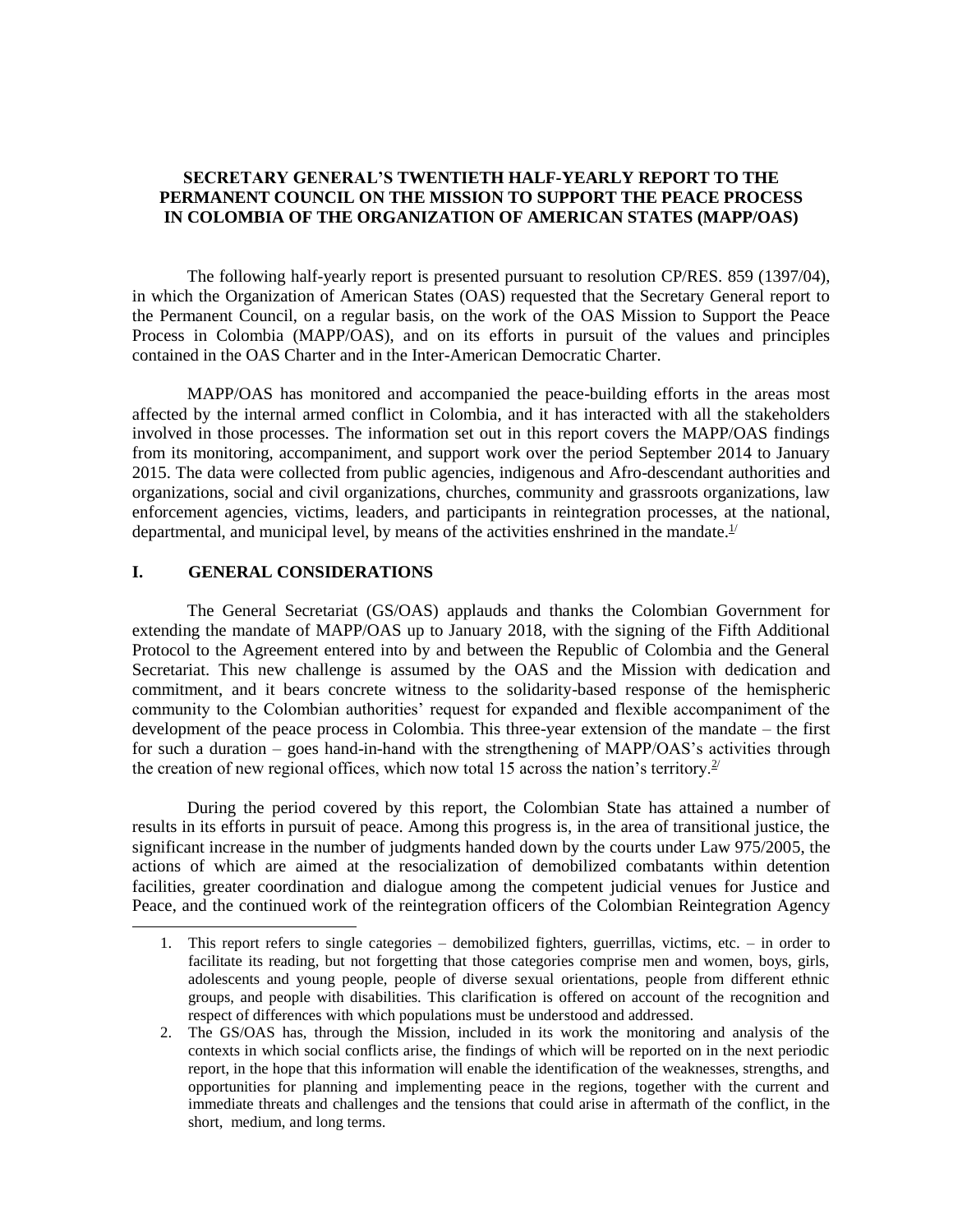(ACR) who assist demobilized combatants who have regained their freedom. Notable in connection with reintegration efforts are the actions of the Colombian Reintegration Agency (ACR), which has increased its visibility in the regions and has stepped up its efforts to put an end to the stigmatization of demobilized fighters. As regards comprehensive redress for the victims of the conflict, the report notes the importance of the Model for the Attention, Assistance, and Comprehensive Redress of Victims (MAARIV) and of the Plans for Attention, Assistance, and Comprehensive Redress of Victims (PAARIs), as tools that seek to interconnect redress payments with other reparation measures. Also worthy of note is the creation of the Historic Commission for the Conflict and its Victims and, in the area of land restitution, the progress with the deployment of territorial directorates and the opening of public attention offices of the Special Administrative Unit for Managing Land Restitution, together with the appointment of additional judges and magistrates.

In spite of that significant progress in the process with self-defense combatants, one of the main concerns that MAPP/OAS continues to hear from communities, actors, and local social organizations in its monitoring and follow-up work relates to the continued existence and influence in several parts of the country of illegal armed groups with ties to different forms of crime, coercion, and social control.

These recycled groups, organized in networks, are flexible vis-à-vis the actions of the security forces and remain a real threat to the population's right to peace, tranquility, and the free exercise of their civic rights. Their presence remains focused around the location and pursuit of the illegal economies on which they feed, or in borderland areas, where they seek to take advantage of illicit activities. One characteristic of some of these groups, the result of their adaptation and realignment in the territories, is the emergence of new leaders, many of whom are young and act with greater violence than their predecessors, both within the groups (seeking to intimidate their own members) and toward the outside world, with which they have a serious impact on the communities. Other groups adopt strategies of benevolence to win community support, while some of their leaders prefer to keep a low profile in order to remain under the authorities' radar. In some areas these groups also offer private security services to local property owners. Additional progress has also been made in the realm of security: the increased presence of the security forces in various districts where they previously had no presence; sustained and coordinated actions with the participation of the different branches of the armed forces and the office of the Attorney General to weaken the criminal gangs' structures; strategies to ensure the protection of various communities; and efforts to rebuild public trust toward the armed forces in the interior of the country.

The General Secretariat encourages the Colombian State in its fight against those groups and believes that the Government's actions should be chiefly targeted at the following goals: continue strengthening the presence of the security and justice systems in the territories; deploy at the local level transformational and pedagogical elements rather than just arrests and seizures; reduce the harmful effects of those groups' actions; and break down their communications channels with other illegal groups and prevent their proliferation, possibilities for expansion, and territorial influence.

Another factor that is of growing concern in the communities and therefore warrants the authorities' attention is the release from prison of demobilized combatants who have regained their freedom. Their return to areas where they previously exercised influence can have a distorting effect on relations and the social fabric and could drive new dynamics and spirals of violence. In this regard, the work of the ACR and other public agencies will be extremely important in order to prevent a greater impact on local populations and institutional frameworks.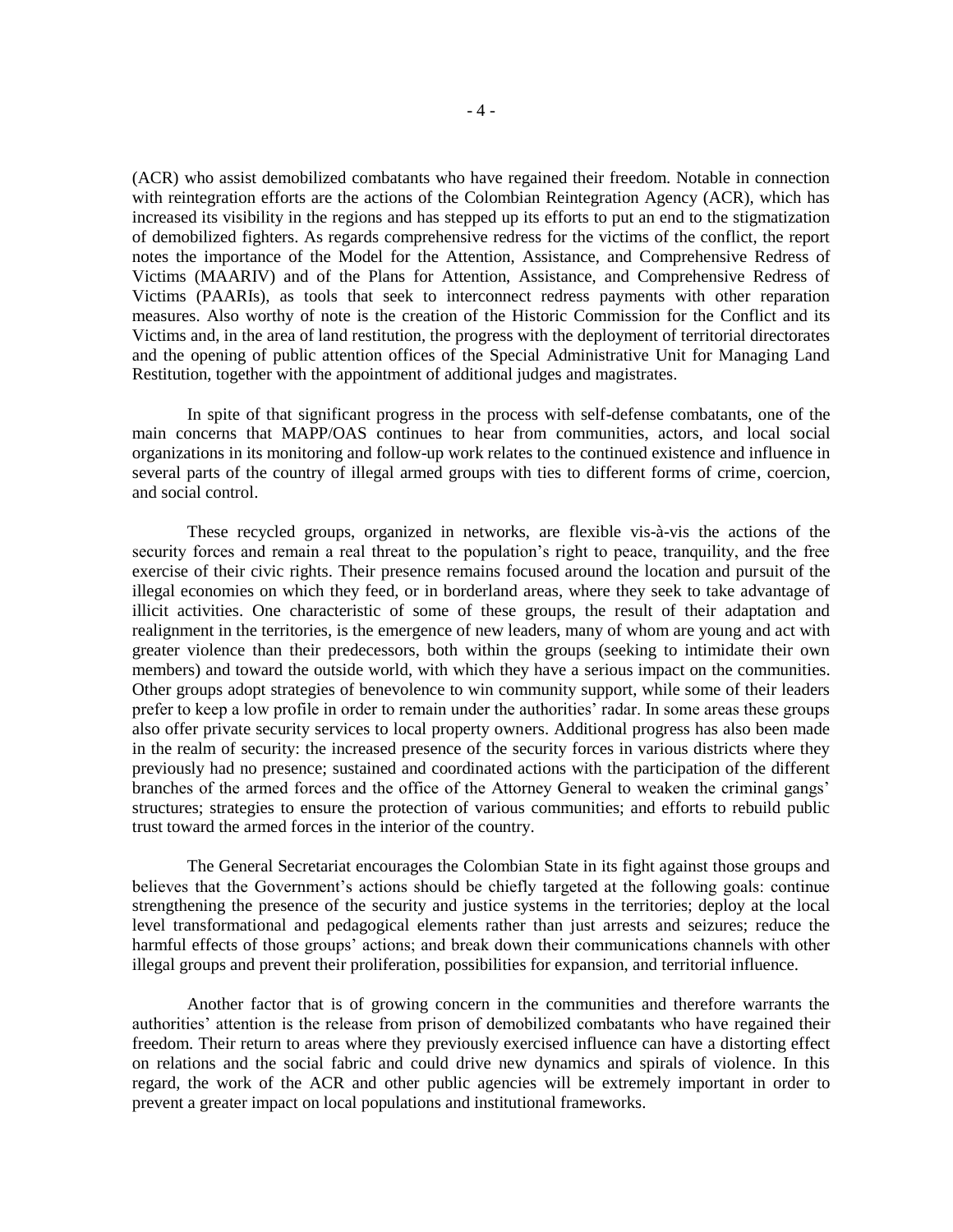The General Secretariat believes that nothing could make a greater contribution to upholding human rights and, in particular, to the satisfaction of victims' rights, than the termination of the internal armed conflict. At present, with the dialogue between the Colombian Government and the Revolutionary Armed Forces of Colombia (FARC-EP), together with the exploratory talks with the National Liberation Army (ELN), the country is experiencing an historical moment that offers enormous challenges and opportunities on the road to a lasting peace in Colombia. However, this process needs to make greater progress and take concrete actions on such points as the victims and the end of the armed conflict. A prompt and balanced solution to those essential issues would indicate the final stretch in this difficult stage wherein all hopes are set on reaching a point of no return and making the progress attained irreversible, which would lead to the signing of a final peace agreement.

Mention must be made of the gestures and demonstrations of peace made by the actors involved to reduce the intensity of the conflict. The General Secretariat believes that studying other ways to accelerate the de-escalation would give a greater thrust to the peace process. Accordingly, it applauds the intent to explore options for the negotiations to take place in a climate that generates less harm, particularly for the civilian population living amidst the armed confrontation. The Mine Clearing Agreement (for antipersonnel mines, improvised explosive devices, unexploded ordnance, and explosive remnants of war), $\frac{3}{2}$  the temporary suspension of bombardments, and the announcement made by the FARC-EP $4$ <sup>'</sup> assuming the commitment to refrain from recruiting children aged under 17 are vitally important steps forward for the confidence and credibility of the peace process and so increase its possibilities of success. The GS/OAS also applauds the persistence in the exploratory talks with the ELN.

The Inter-American Commission on Human Rights (IACHR) agrees with encouraging both the Government and the FARC-EP to make the peace goals they have agreed on a reality, specifically as regards the creation of a truth commission to clear up and explain the Colombian armed conflict, thereby contributing to the victims' right to truth. Accordingly, their active participation in the talks as a part of the process of building an agreement is key to achieving a stable and lasting peace.

The General Secretariat applauds the engagement and commitment of the international community in building peace in Colombia and in supporting the nation's efforts. Their participation has helped set the foundations for dialogue processes and exploratory talks in pursuit of peace that are today underway, which demonstrates the importance of international accompaniment; and it invites an accompaniment of the process with a proactive attitude in line with the times and dynamics of the country.

It should be noted that the accompaniment of the Mission, since 2004, has been possible thanks to the institutional, political, and financial support of countries and cooperation agencies: without those resources, neither its operations nor the deployment of the activities demanded by the mandate would have been possible. The General Secretariat therefore reiterates its gratitude to the donors and friends of MAPP/OAS for the support and accompaniment they have provided over these

<sup>3.</sup> Source: Mine Clearing Agreement: Joint Communiqué No. 52. Havana, March 7, 2015. Dialogue panel for the termination of the conflict and the construction of a stable and lasting peace in Colombia. Available at: [www.mesadeconversaciones.com.co.](http://www.mesadeconversaciones.com.co/)

<sup>4.</sup> Announcement on Children in the Conflict. Havana, Cuba, venue of the peace talks, February 12, 2015. Revolutionary Armed Forces of Colombia – People's Army (FARC-EP). Available at: http://www.pazfarc-ep.org.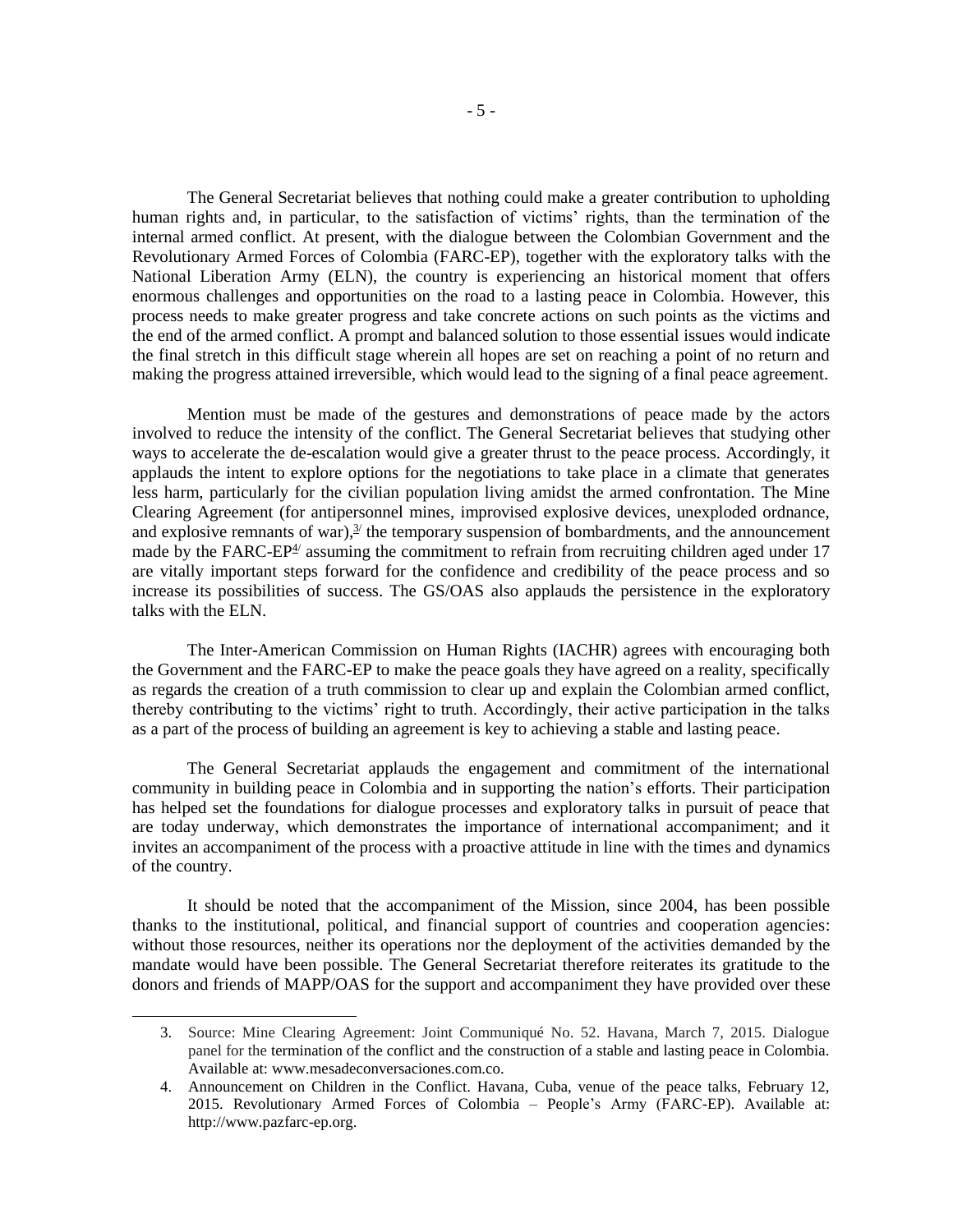11 years and, in particular, to Argentina, The Bahamas, Brazil, Canada, Chile, Colombia, France, Germany, Great Britain, Guatemala, Ireland, Japan, Norway, Mexico, the Netherlands, Peru, Portugal, the Republic of Korea, Spain, Sweden, Switzerland, Thailand, Turkey, the United States of America, and the European Union. In addition, the General Secretariat would like to extend its gratitude for the support given by the Spanish International Cooperation Agency for Development (AECID), the International Organization for Migration (IOM), the German International Cooperation Agency (GIZ), the U.S. Agency for International Development (USAID), and the Presidential International Cooperation Agency of Colombia (APC). All those contributions will be fundamental in carrying out activities during 2015.

Finally, note is made of the participation of different sectors of civil society in the process that the Government is currently pursuing in Havana, Cuba. The measures adopted to encourage the representation of the victims at the negotiating table are essential for the legitimacy of the process; similarly, the informational and discussion activities held at community and academic forums allow the empowerment of members of civil society as active subjects in the process of constructing a stable and lasting peace.

### **II. TRANSITIONAL JUSTICE**

l

Over recent years, not only has Colombia developed transitional justice mechanisms: it has also created an entire system that includes a new institutional structure that has been consolidated as a feasible model for future legal frameworks, such as, for example, the National Transitional Justice Committee, the subcommittees, and the Committee on Prison Affairs. Law  $975/05^5$  has succeeded in establishing a system for investigating contexts that, while there is still room for improvements, functions for both self-defense and guerrilla groups. A clear example of this is the definition and establishment of patterns and contexts for the FARC-EP and the National Liberation Army (ELN).

### **a. Potential release of applicants under the Justice and Peace Law (Law 975/05)**

Those detained applicants *of* who meet the objective and subjective *s* criteria set forth in Law  $1592/12<sup>9</sup>$  and Decree 3011/13<sup>10</sup>/ and who have not yet received judgment are requesting their release

<sup>5.</sup> Law 975 of July 25, 2005, "Justice and Peace Law," published in Official Journal No. 45,980 on July 25, 2005. It enacts both provisions for the reincorporation of members of organized illegal armed groups that make an effective contribution to obtaining peace in the nation and other provisions for humanitarian agreements. As amended by Law 1592/12. The IACHR has remarked on the elimination of redress remedies in Law 1592, chiefly in that with its enforcement, the redress incentives for the participation of the victims in those proceedings disappear, given that they could apply directly for the mechanisms set out in the Victims Law and obtain the redress established therein. The Commission also noted that this law prevents the Justice and Peace Chamber from issuing any form of redress other than including in the contents of the judgment the victims' version of the harm suffered.

<sup>6.</sup> Members of illegal armed groups who have decided to reenter civilian life under Law 975/05, the "Justice and Peace Law," guaranteeing the victims' rights to truth, justice, and redress in exchange for the benefit of alternative sentencing of between 5 and 8 years for the criminal acts committed during and as a result of their membership in those groups.

<sup>7.</sup> Objective requirement: A minimum of eight (8) years spent in a detention facility following their demobilization, for crimes committed during and as a result of their membership in the organized illegal armed group. This period is to be counted as of the date of incarceration in a facility that is completely subject to the legal provisions governing penitentiary control. Objective requirements of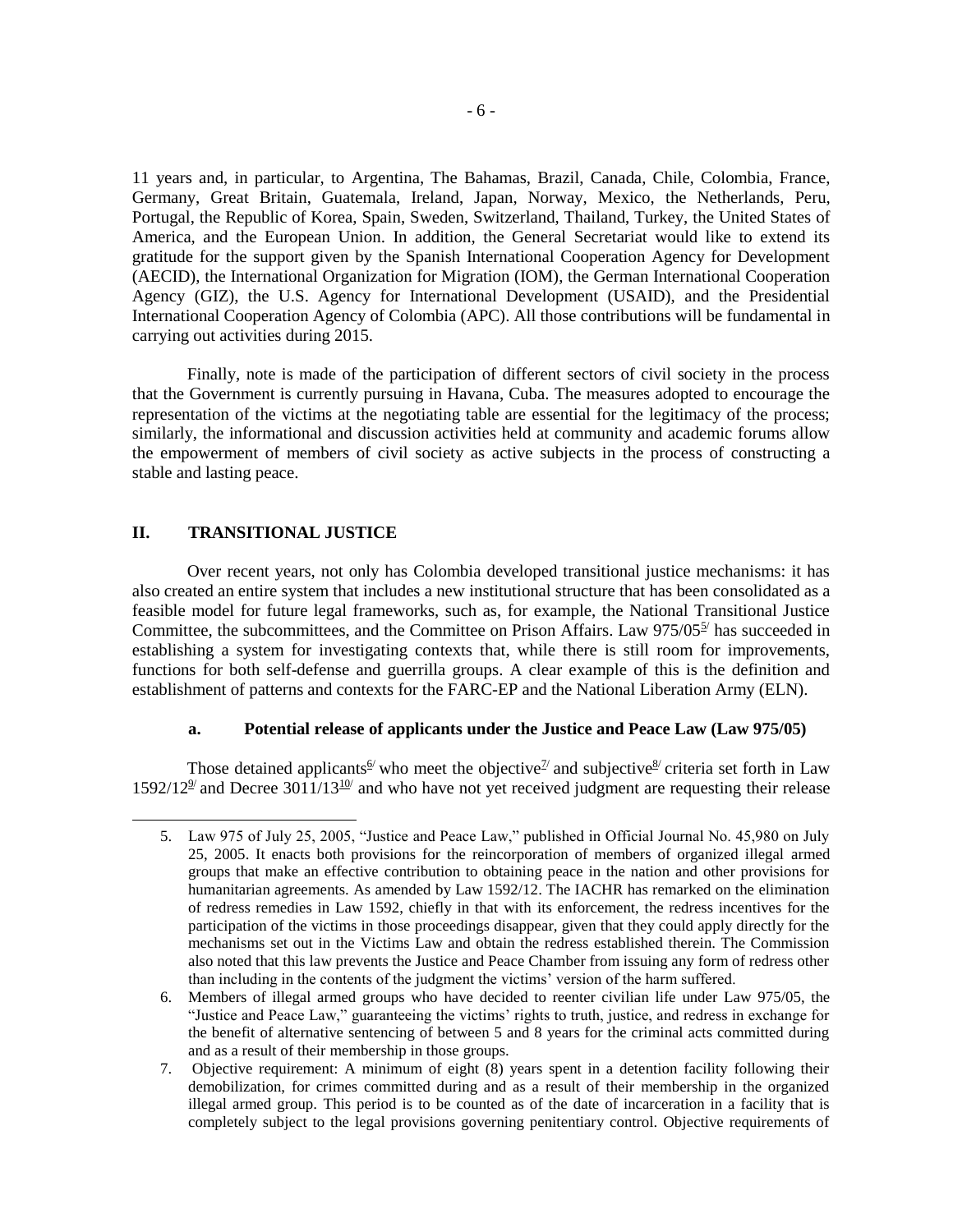through the substitution of preventive measures mechanism; meanwhile, those that already have a judgment that is enforceable under the Justice and Peace process may ask the national Sentence Oversight Judge to release them on the grounds of completion of sentence.

Since 2013 MAPP/OAS has been comprehensively monitoring the potential release of those former members of illegal armed groups who are applicants under the Justice and Peace Law by reason of having met the requirement of 8 years' incarceration since presenting their candidacies. In terms of judicial proceedings, the General Secretariat has noted that requests for the replacement of detention orders are increasingly frequent. More than 70 such applications have been lodged with the guarantee control magistrates in Bogotá, Bucaramanga, Medellín and Barranquilla, of which only 21 have been granted; more than 50% were granted in Medellín, whereas in Bogotá, where there are two guarantee control magistrates, only 5 requests out of the more than 35 presented were granted,  $11/2$  a situation that highlights the absence of standardized criteria for granting release. It is a source of concern that more than half the applicants who have been awarded the substitution of detention orders cannot actually leave prison because their cases before the regular courts have not been combined procedurally under the Justice and Peace process.

In the cases of some applicants who had already received the substitution of detention orders, it was also necessary to request release on account of completion of sentence at the national-level Sentence Oversight Court, since they were subject to final judgments and release could not be granted. This Court's review of the objective requirements is strict, in that it has rejected several applications on the grounds that there must be detention orders for crimes judged under Justice and Peace. This opinion is causing uncertainty among those already sentenced but without a detention order for the crimes for which they were judged, regardless of the fact that the applicants have entered complete confessions into the record.

Most of the applicants held at Justice and Peace facilities believe they are more likely to regain their freedom when no Justice and Peace sentence has been handed down; as a result, some of them could delay their proceedings to avoid the possibility of their release being refused by the Sentence Oversight Court. This occurred with the denial of the application for freedom on the grounds of sentence served presented by Edgar Ignacio Fierro Flórez, alias "Don Antonio," the former commander of the Frente Cesar Pablo Díaz, which also overturned the alternative sentence awarded to him by Justice and Peace. Along these lines, the General Secretariat notes the relevance of the judgment of the Supreme Court of Justice overturning the decision of a guarantee control magistrate and granting the freedom requested by Juan Francisco Prada Márquez, which set a precedent as regards limits on the discretion available to magistrates.

jurisprudential development: (i) imposition of detention orders, and (ii) the crime for which incarceration was ordered was charged under transitional justice or brought in under truth.

- 8. Subjective requirements: (i) Participation in the available resocialization activities, if they were offered by the National Penitentiary and Prisons Institute (INPEC), and securing a good-conduct certificate; (ii) participation in and contribution to establishing truth in the judicial formalities of the Justice and Peace process; (iii) surrender of assets to contribute to the comprehensive redress of the victims, if admissible under the terms of this law; (iv) no willful crimes committed after demobilization.
- 9. Law amending Law 975/05, the Justice and Peace Law.

- 10. Regulating Law 975 of 2005, the "Justice and Peace Law," Law 1448 of 2011, the "Victims and Land Restitution Law," and Law 1592 of 2012, "Amendment of Law 975 of 2005."
- 11. Judicial oversight of hearings under the special Justice and Peace criminal procedure (Law 975/05).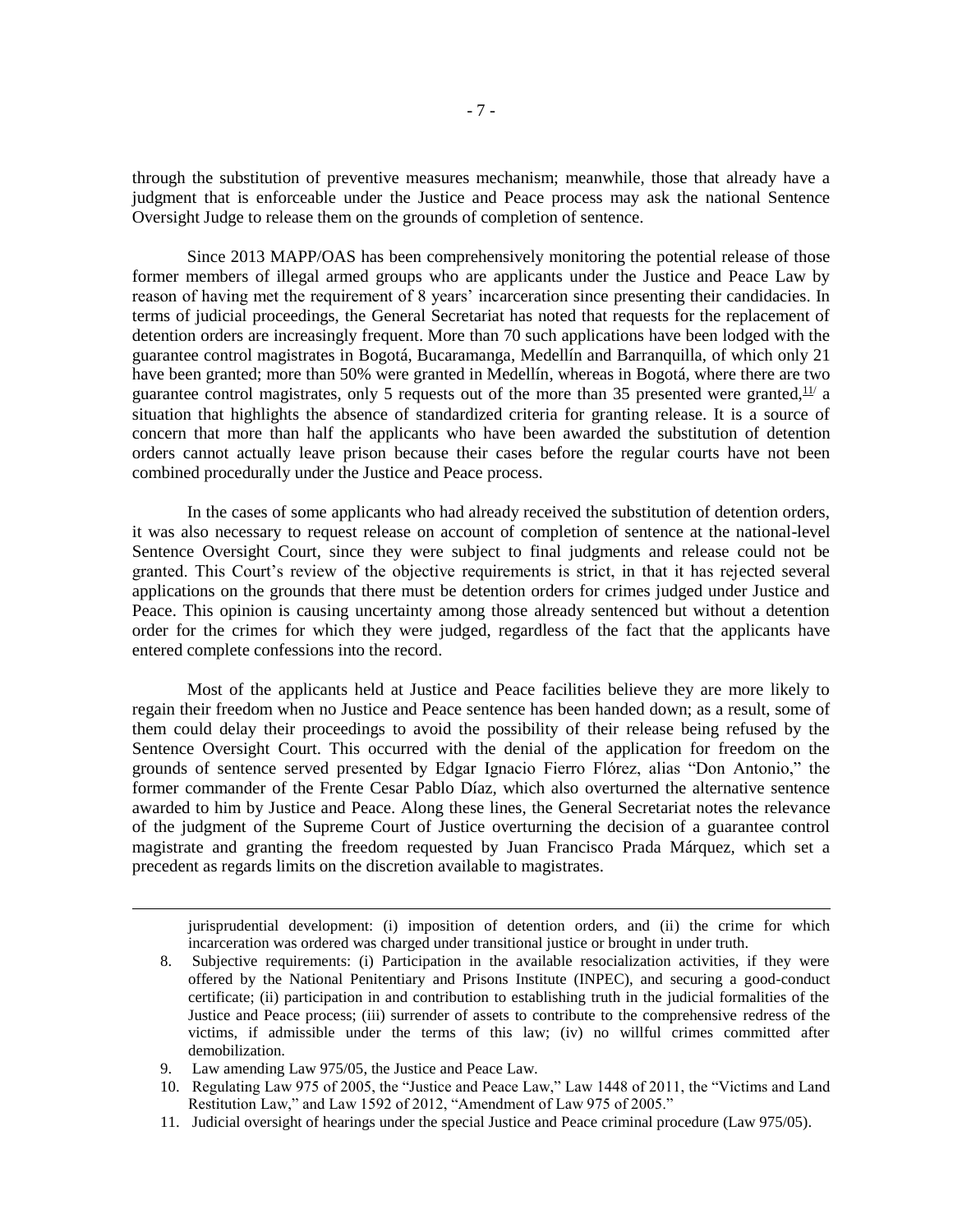The GS/OAS also notes Directive No. 008/14, issued by the office of the Attorney General of the Nation, which established an accreditation mechanism for those applicants requesting freedom; however, this ruling requires greater clarification or dissemination since the idea prevailing among applicants is that the Attorney General is opposed to granting them their freedom, in that only a few positive accreditations have been granted by prosecutors' offices. In connection with this, it should be noted that the Attorney General's Office is able to use the exclusion mechanism prior to the application for release lodged by the applicants when they do not meet the eligibility requirements set out in the Justice and Peace Law.

As for resocialization inside prisons, the General Secretariat applauds the fact that the Ministry of Justice's Transitional Justice Directorate is making progress with a project for the resocialization of Justice and Peace applicants at five of the nine detention facilities established for that purpose. The beneficiary applicants also value the program highly. Thus, the GS/OAS calls for this program, which is already at an advanced stage, to establish clearer ties with the special reintegration program for applicants of the Colombian Reintegration Agency, in order to establish greater cohesion between the resocialization work carried out both inside and outside detention facilities.

One of the key elements in ensuring the success of the process of reintegrating prison inmates is for the Colombian Government to pay particular attention to the supply of educational programs within detention facilities and prisons, which could create a more favorable scenario for the incorporation of other members of legal armed groups. Although this is a part of the current regulatory framework, in practice its implementation is weak, which prevents the resocialization goals of incarceration from being attained.

The General Secretariat notes with appreciation the work of the ACR's reintegration officers with those applicants who have already regained their freedom. Those applicants found, in the institutional framework, an ally that places them firmly within legality. However, new challenges along the road to those individuals' reintegration must be met, such as their mental health. For example, through the Mission, the GS/OAS has identified 85 cases of former combatants with psychiatric illnesses, of whom 35 have been diagnosed with schizophrenia and three have committed suicide.

In previous reports the General Secretariat has spoken of the need to interconnect the resocialization programs run by the National Penitentiary and Prisons Institute (INPEC) and those carried out by the ACR. Thus, it recognizes that the Colombian Government has made efforts in the design of an interinstitutional program addressing the following components: (i) human rights and restorative justice, (ii) legal roadmaps and rules of the game, (iii) entrepreneurship, and (iv) psychosocial attention. This constitutes progress in the construction of a comprehensive model for resocialization and reintegration.

It remains a cause for concern that there is no state agency responsible for applicants' personal security given that, on account of their levels of risk, they require stricter schemes than administrative transfer measures. Although there is an agreement between the ACR and the National Protection Unit, it does not address the situation of risk faced by several applicants, on account of either their confessions or past involvements or possible retaliations and reprisals from other players. In addition, the IACHR believes that the failure to investigate the reasons behind these situations of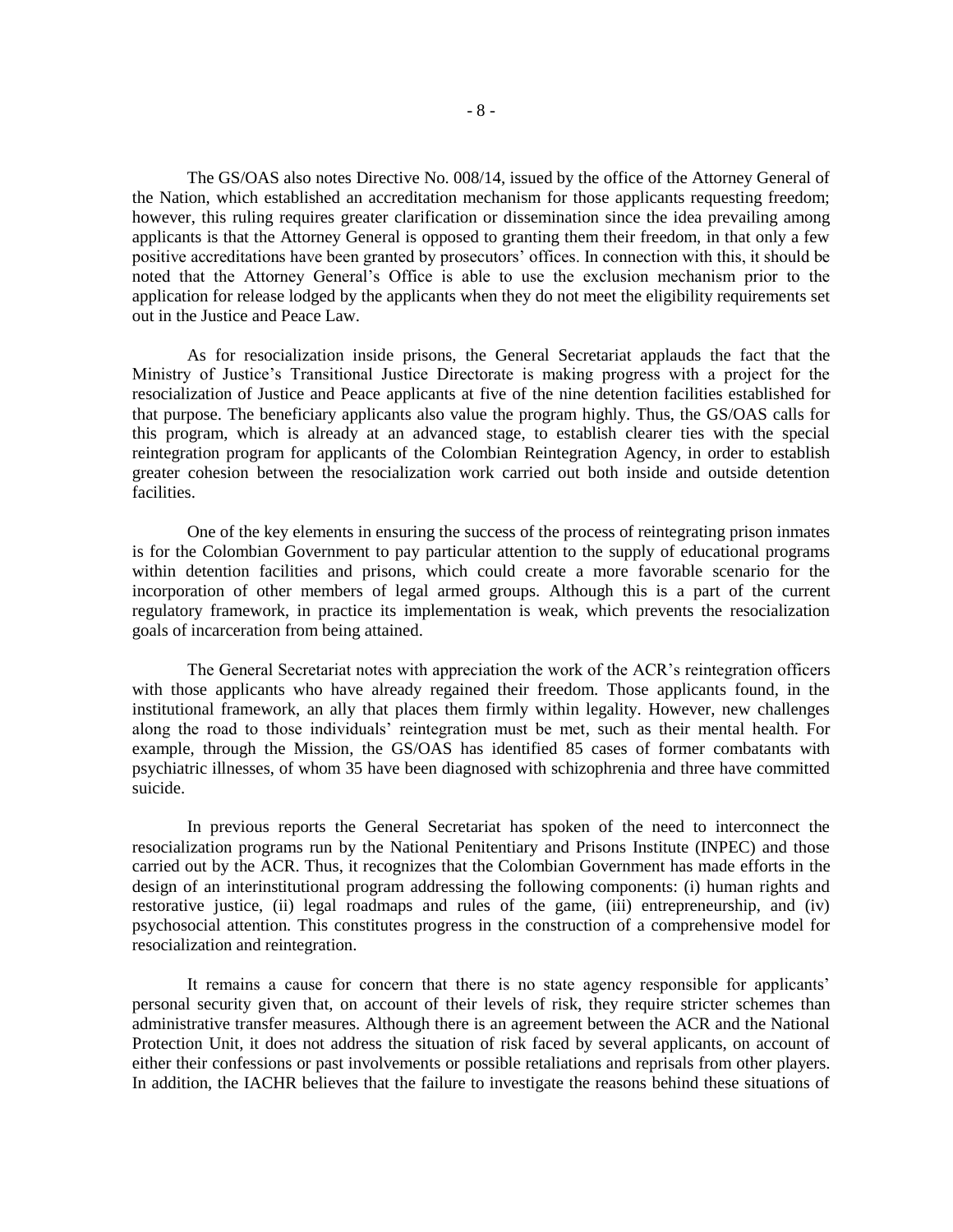risk could have an accumulative effect on the constant increase in the number of beneficiaries in the protection program.

At the same time, the potential release of applicants has again highlighted the need to strengthen the mechanisms for protecting those who protect victims and human rights. The General Secretariat acknowledges the steps taken by the Government of Colombia from within the Guarantee Panel led by the Interior Ministry, and it notes the proactive work of the national and departmental spokespersons with whom MAPP/OAS has worked in designing special observation areas, particularly the efforts undertaken along with civil society in Norte de Santander. Although progress has been made in the area of prevention, the General Secretariat urges that attention be paid to the increasing level of risk faced by those defenders of victims who are bringing legal challenges to the release of applicants, as well as by investigators, prosecutors, judges, and magistrates. It also calls for particular attention to be paid to the security of victims of sexual violence during the conflict who live in areas to which applicants might return, particularly those who have filed complaints and in consideration of the low numbers of judgments handed down for violence of that kind by Justice and Peace. In addition, in spite of the State's efforts, the IACHR has continued to receive information on the persistence of killings, threats, and harassment of human rights defenders, who reportedly continue to face attacks intended to silence their complaints, which are chiefly related to human rights violations that occurred in the context of the armed conflict. The lack of substantial progress in clearing up, investigating, and punishing those responsible for human rights violations against defenders represents a threat to the effective defense of human rights.

MAPP/OAS has placed priority on several areas of the country where the return of Justice and Peace applicants is possible; accordingly, a process to prepare territories was launched in municipalities of the Magdalena Medio, where the Autodefensas Campesinas del Magdalena Medio and the Autodefensas Campesinas de Puerto Boyacá were present. Due to the composition of those structures, it is probable that those applicants who were members of them will return to the municipalities where they operated, and it is therefore important that the public institutions take actions to rebuild community confidence, ensure that acts of violence do not reoccur, and create a climate in which reconciliation is possible. $12$ /

#### **b. Monitoring and accompaniment of the enforcement of the Justice and Peace Law (Law 975/05)**

The Mission has been monitoring the enforcement of the Justice and Peace Law since it came into effect in 2006. To that end, it has built a unified system for following up on randomly chosen priority cases, in order to conduct a timely analysis and to issue the necessary recommendations to the Colombian institutions for a better and more harmonious enforcement of Law 975/05 and of its amendments, decrees, resolutions, and associated provisions.

As part of that monitoring, MAPP/OAS has accompanied more than 400 voluntary statement hearings and almost 600 judicial hearings, including indictments, readings of charges, legalizations, combined hearings, identifications of impact, comprehensive redress remedies, judgment hearings, judgment execution hearings, precautionary measures, exclusions, requests for the substitution of

<sup>12.</sup> Mention should be made of the pressure and increased risk reported by the community and those claiming land in the municipalities of San Martin, Aguachica, Pelaya, La Gloria, and Tamalameque, the area of influence of "Juancho Prada," and where one of the land restitution processes is taking place, at Hacienda Bella Cruz.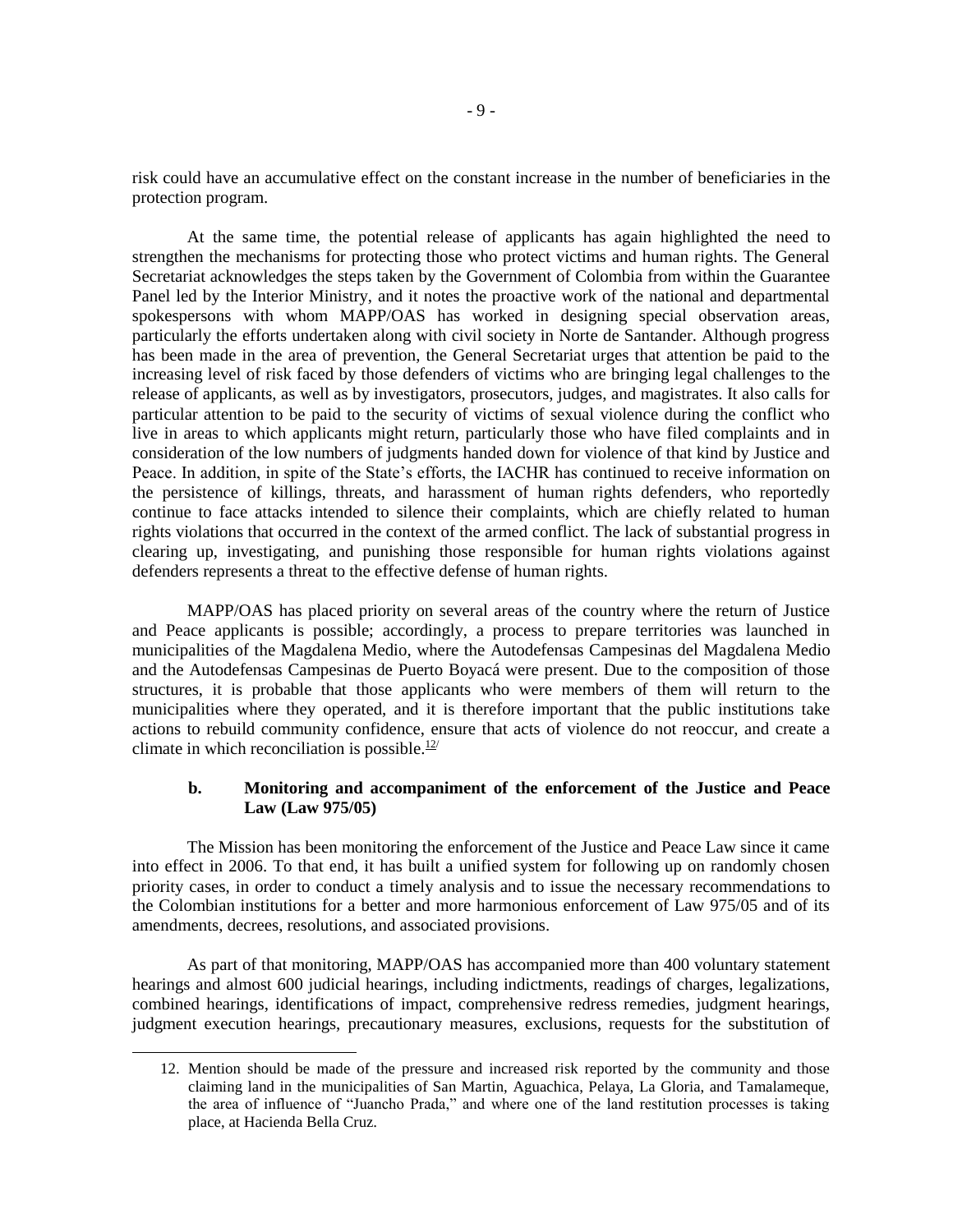precautionary measures, and requests for release on the grounds of served sentences. It has also made more than 272 visits to prison facilities and more than 500 field accompaniments to interview formalities, victim attention days, exhumations, surrenders of remains, etc.

In its activities to monitor, accompany, and support the transitional justice mechanisms, the General Secretariat has observed a substantial increase in the quality and quantity of judgments handed down, thanks to the work of the State's institutions charged with investigating and bringing such cases to court: the figure rose from two judgments issued in recent years to 29 issued over recent months in 2014 and early 2015, in which three final decisions have already been adopted. The GS/OAS highlights the work of the magistrates in the Justice and Peace chambers in issuing those judgments, with which they have become key players in establishing peace in Colombia. The IACHR also applauds the qualitative and quantitative increase in the number of Justice and Peace judgments handed down, which is encouraging in terms of a future increase in the number of final decisions that are to be adopted.

To improve coordination between the Justice and Peace chambers and the Criminal Chamber of the Supreme Court of Justice, the General Secretariat, through MAPP/OAS and in partnership with the International Center for Transitional Justice (ICTJ), is pursuing a strategy of discussions on different topics, such as patterns of macrocriminality and the advanced termination of judicial proceedings.

The work of the office of the Attorney General in investigating illegal structures has also evolved exponentially; the search for the best formula for revealing patterns has been the common denominator in all legal offices; and prioritization as a strategy has been consolidated in the Transitional Justice Directorate of the office of the Attorney General of the Nation (FGN). However, the General Secretariat calls attention to the fact that prosecutors are continually being dismissed and assigned to different offices, which could impact the swiftness with which the proceedings are discharged. Similarly, the IACHR has pointed out that the strategy of prioritizing certain cases involving grave violations in the conflict cannot be used to justify the State's failure to act with respect to those cases not prioritized.13/ The Commission has also reiterated the importance of ensuring adequate participation spaces for victims in the implementation and definition of the elements governing the prioritizing strategy. $\frac{14}{1}$ 

The advances made by the Justice and Peace process with the Guevarista Revolutionary Army (ERG) are worthy of note; this is a process that MAPP/OAS has been accompanying since demobilization in 2008<sup>15/</sup> and in which judgment is about to be issued. In addition, attention should be paid to the delays in the case of the People's Revolutionary Army (ERP), where the processes

<sup>13.</sup> Fourth Report on the Situation of Human Rights in Colombia. IACHR. Annual Report 2014. Chapter V. Follow-up Report of Recommendations Made in the Report: Truth, Justice, and Reparation: Fourth Report on the Situation of Human Rights in Colombia. At: http//www.oas.org/es/cidh/docs/anual/2014/docs-es/Anual2014-cap5-Colombia.pdf.

<sup>14.</sup> As regards the prioritization of cases involving serious human rights violations, the State told the IACHR about the implementation of a "Comprehensive Plan of Action to protect the basic rights of children, adolescents, women, the LGBTI population, ethnic groups, unionists, journalists, and human rights defenders." It also reported that between 2011 and 2014, a total of six judgments were issued under Law 975 in crimes involving gender-based violence. The Commission applauds those efforts.

<sup>15.</sup> See: Reports Nos. XIII, XIV, and XV of the General Secretariat to the OAS Permanent Council.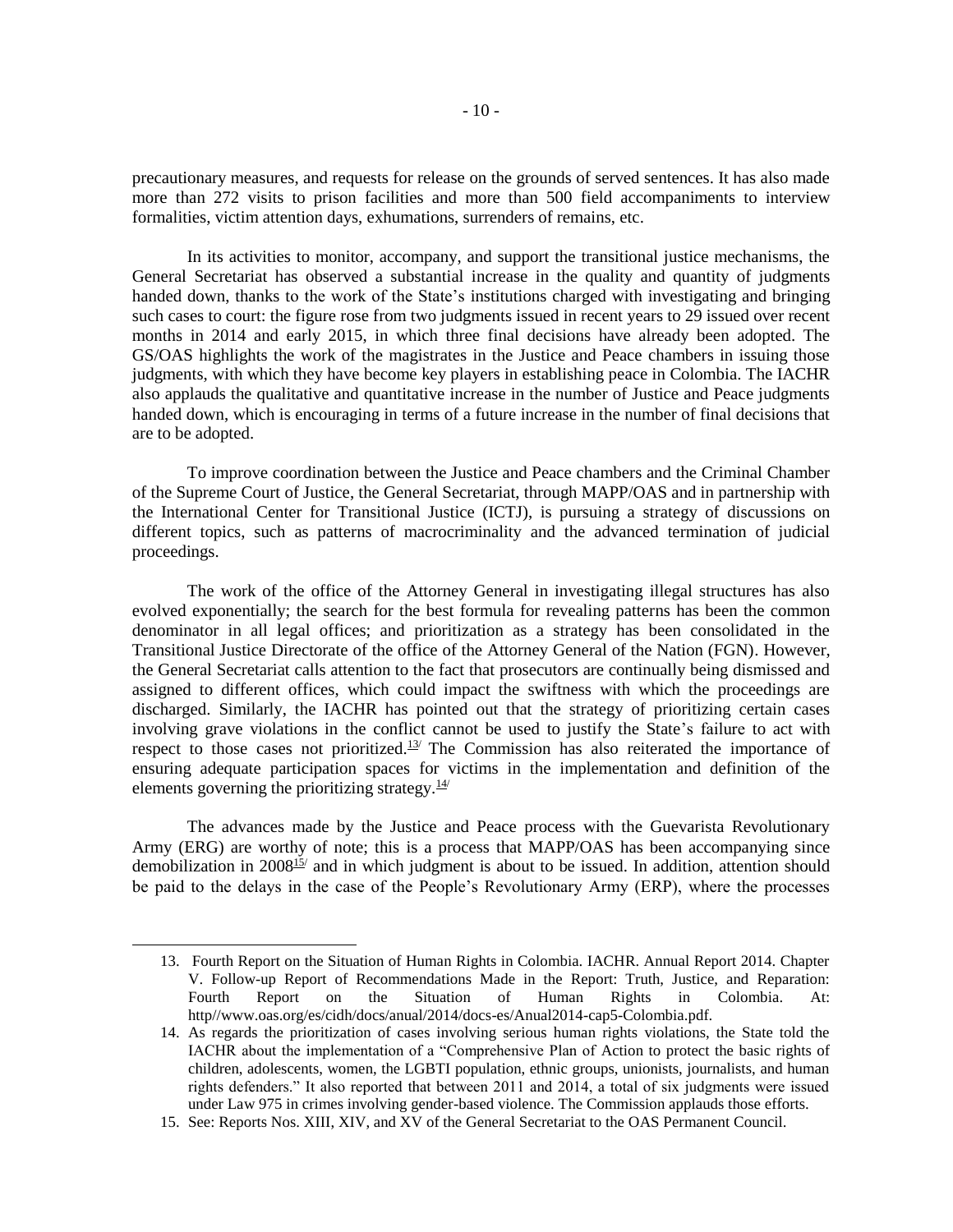have stalled and there are as yet no written charges from the office of the Attorney General: this is the demobilized structure with the slowest proceedings under Justice and Peace.

The General Secretariat highlights the way in which the judiciary developed the concept of gender-based violence in the judgment against Ramiro "Cuco" Vanoy.<sup>16</sup> The GS/OAS believes that to ensure nonrepetition and to prevent revictimization, the phenomenon warrants greater visibility, investigation, and referrals to the court, together with better attention for the victims, guaranteeing their rights and their dignity. In accordance with that logic, MAPP/OAS has been accompanying the office of the Attorney General in bringing to the courts the cases of sexual violence against minors of both sexes that occurred in Riachuelo (Santander) as an emblematic case of the judicialization of gender-based violence during the armed conflict. The IACHR agrees with MAPP/OAS that to ensure nonrepetition and revictimization, the phenomenon deserves greater visibility, investigation, and prosecution, and that the victims deserve better attention, guaranteeing their rights and their dignity. The Commission also welcomes the judicial development of the concept of gender-based violence in the judgment handed down against Ramiro "Cuco" Vanoy.

#### **c. Monitoring conditions in prisons and penitentiaries**

MAPP/OAS has conducted 272 visits to detention facilities where Justice and Peace Law applicants are being held. During those visits, the General Secretariat has noted gradual improvements in areas such as security, overcrowding, and cleanliness, largely due to the work of the INPEC's Justice and Peace coordination office and to the follow-up of the Technical Justice and Peace Technical Prison Committee attached to the Ministry of Justice's Criminal Policy Directorate. In addition, the Mission has contributed to the development of training and awareness-raising activities for prison and penitentiary staff regarding the importance of transitional justice in postconflict contexts and during negotiations.

The Chiquinquirá Penitentiary was for years the only Justice and Peace detention facility intended exclusively for demobilized guerrillas. Nevertheless, it was decided to dismantle the Justice and Peace facility at Chiquinquirá in December 2014; the aim of this was to free up some 700 beds for regular prison system inmates and to relocate the applicants closer to the courts hearing their cases, in order to reduce the number of inmate transfers from their cells to the proceedings.

Since the relocation efforts began at year's end, the applicants are being transferred to other Justice and Peace detention facilities around the country. The General Secretariat has monitored the process since the start and notes certain difficulties in the process, including the absence of an information policy for the officials and applicants involved, with the applicants receiving only minimal information on the transfer, the reason behind it, or the location to which they are to be transferred. MAPP/OAS has interviewed several applicants following their transfers to other facilities and has discovered that few transfers follow the logic of the applicants' judicial roadmap or their family roots. $\frac{17}{1}$ 

<sup>16.</sup> Superior Court of Medellín, Justice and Peace Chamber, judgment of February 2, 2015. Presiding Magistrate: María Consuelo Rincón.

<sup>17.</sup> For example, applicants with families and court dates in Medellín or Cúcuta are being transferred to Montería.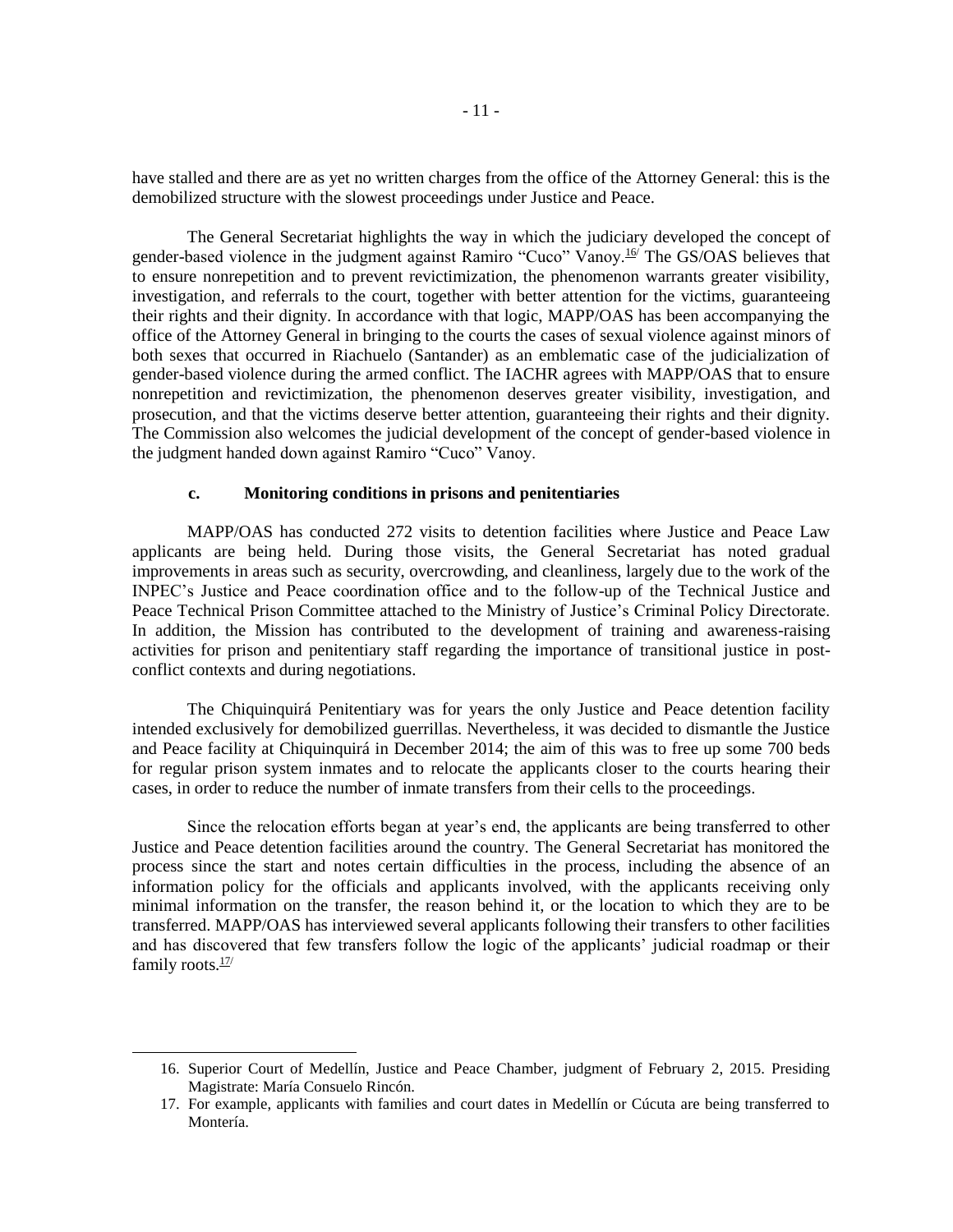### **d. Monitoring and accompaniment of the justice processes of members of illegal armed groups18/**

Following the extension of MAPP/OAS's mandate, the Mission began to accompany and support the processes whereby illegal armed groups are brought to justice. Thus, it has worked in partnership with the Attorney General's office in order to create greater legal security in the processes whereby they abandon their weapons and accept reincorporation into legality, which should manifest itself both in the effective referral of membership in such groups to the courts and in the investigation of any crimes committed by those opting for this path, such as the forced recruitment of minors  $\frac{19}{1}$ 

The General Secretariat applauds the fact that the Attorney General's office is pursuing legislative mechanisms that provide incentives for collective submission to the courts and that allow investigators and prosecutors to reveal patterns and establish contexts. Although these mechanisms are framed by submission to the regular courts, they must be sufficiently clear as to offer the option of negotiations for special resocialization, in order to help reduce levels of violence and generate greater and better indexes of nonrepetition.

MAPP/OAS has accompanied and monitored, in both the courts and detention facilities, the post-submission processes of 12 former members of the Grupo Alianza Paz Valle, who are being held in Buga (Valle del Cauca), and in conjunction with INPEC and the office of the Attorney General, work is underway on creating differentiated resocialization tools for members of criminal organizations in addition to those provided for by Justice and Peace.

# **e. Monitoring and accompaniment of return processes and resocialization and reintegration processes**

One again, the GS/OAS applauds and highlights the importance of the analyses and discussions underway regarding the challenges posed by reintegration, with a view to the successful conclusion of the process for those individuals participating in the program of the Colombian Reintegration Agency (ACR), but also with a view to allowing tools to be used with the guerrillas of the FARC-EP and the ELN.

During this period the ACR has increased the visibility of its activities in the regions both through its web page and in the media, and through constant interviews and communications noting the accomplishments and challenges of the current process of disarmament, demobilization, and

<sup>18.</sup> Colombia seeks to establish a criminal procedure for bringing criminal organizations to justice, using a series of incentives for the total or partial dismantling of those organizations and the termination of their criminal activities. See Legislative Bill No. 102/14.

<sup>19.</sup> The IACHR has applauded the State's efforts as regards the rights of children who have been victims of recruitment and of the armed conflict. Thus, it noted that of Colombia's 1102 municipalities, 620 have included conducting diagnostic studies in their development plans, 750 plan to conduct special programs, and 691 have specific line-items in their budgets for the purpose. In addition, as a mechanism to follow up on the implementation of the measures for prevention, protection, attention, assistance, and comprehensive redress for the victims of the armed conflict, the IACHR notes that the State included "children and adolescents" as one of the four indicators, and, in connection therewith, it reports having provided fiduciary compensation to a large number of orphaned children and adolescent victims and to all the people served who, upon reaching adult age, remain in the accompaniment program.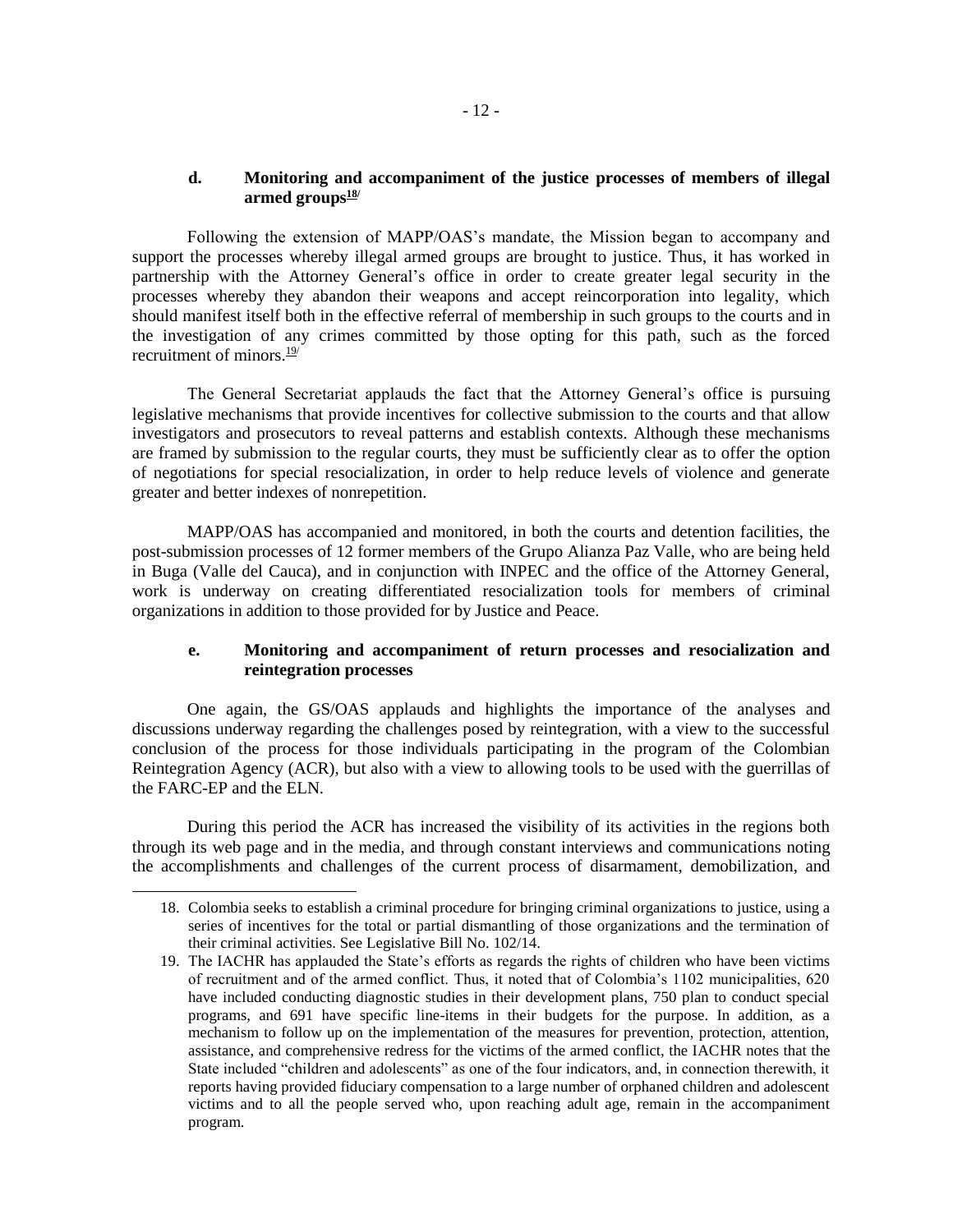reintegration into civilian life and, in particular, the usefulness of capitalizing on the experience earned by the ACR over these years. It has also made major efforts to raise public awareness about the phenomenon of the stigmatization of former combatants and about the need to overcome the common perceptions that surround those individuals in their reintegration processes. Nevertheless, in spite of the institutions' efforts to combat the stigmatization suffered by former combatants, stereotypes continue to have a negative impact on both widespread perceptions of demobilized fighters among communities and private sectors and on the image they have of themselves, which arises when they are seeking employment or are engaged in a workplace environment. Another cause for concern in the GS/OAS is the high level of informal employment among the former combatants who complete the ACR's program, given that not only does this place them in a situation of great economic vulnerability, it could also have a real effect on the success of their reintegration into society.

As regards the enforcement of Law No.  $1424/10$ ,  $20/20$  since 2011 MAPP/OAS has been accompanying the Colombian Reintegration Agency, the National Historical Memory Center, the office of the Attorney General of the Nation, the Office of the People's Defender, and the Ministry of Justice and Law in their efforts to achieve better interinstitutional connections and greater levels of legal security. The General Secretariat believes it is essential to continue fostering forums for awareness-raising, training, and analysis, involving the judiciary and public defenders, on the importance of this law as a mechanism for transitional justice.

The Mission is in the final phase of executing an initiative designed to promote the capacity for interinstitutional connections and to promote awareness-raising; to that end, 28 interinstitutional meetings have been held at the regional level in Santander, Cesar, Atlántico, Magdalena, and Antioquia; eight focus groups and numerous interviews have been held, the results of which were socialized with the institutions; and three major regional meetings have taken place, which succeeded in identifying the main lessons learned in this process.

The GS/OAS believes progress was made toward the effective reintegration of demobilized combatants with the issuance of Decree No. 2637/14, which orders the extinction of all punishments, including fines, if, after the suspended sentence period has ended, the convict has met the obligations set out in Law No. 1424/10 and Regulatory Decree No. 2601/11. Although prison terms were suspended under the provisions of Law No. 1424/10, the same did not apply to those fines established as additional penalties; this was an obstacle to the demobilized combatants covered by this rule who did not have the resources to cover the fines, and so the enactment of this Decree has created greater tranquility among the participants and has contributed to legal security in the framework of the goals of the transitional justice tools.

The General Secretariat applauds the efforts being made to harmonize the worldviews of indigenous peoples with the consolidation of a reintegration policy and the establishment of new standards for the reincorporation of former guerrilla members. Accordingly, it is working in partnership with the ACR and local organizations in forums to establish connections with the indigenous peoples of Putumayo, Nariño, Cauca, and Chocó. In all the processes that the Mission accompanies, those peoples have requested that their visions be respected.

<sup>20</sup> Enacting transitional justice provisions to guarantee truth, justice, and redress to the victims of demobilized combatants of organized illegal groups, granting legal benefits, and establishing other provisions.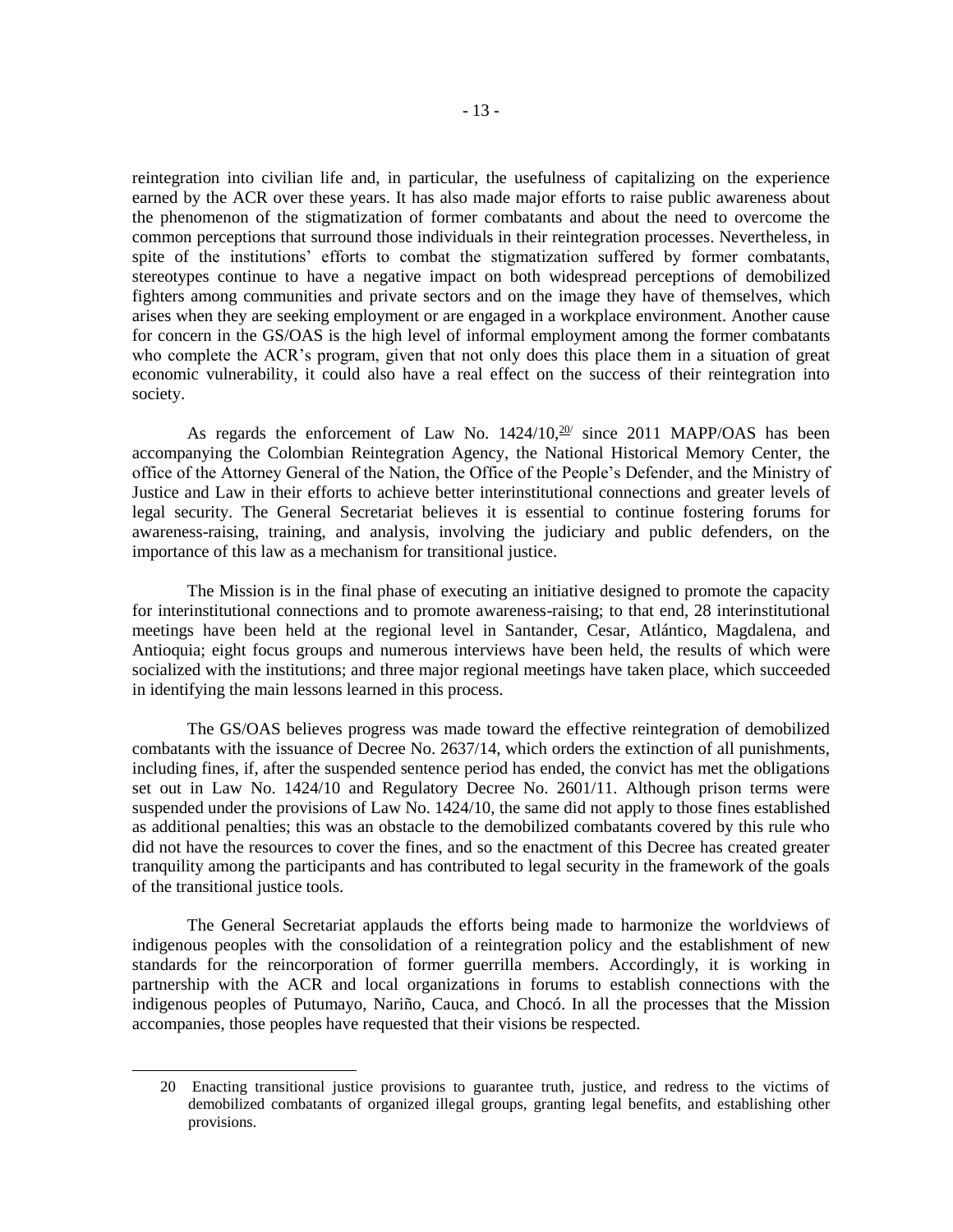#### **III. MONITORING OF COMPREHENSIVE REDRESS FOR VICTIMS**

In MAPP/OAS's work monitoring the implementation of the policy for comprehensive redress for victims, pursuant to the current regulatory framework set by Law No. 1448/11 "Victims and Land Restitution Law" and its regulatory decrees, emphasis is placed on the importance of the Model for Attention, Assistance and Comprehensive Redress for Victims (MAARIV) and the Plans for Attention, Assistance, and Comprehensive Redress for Victims (PAARIs) as tools that seek to interconnect redress payments with the other reparation measures and to trace out roadmaps, plans, and defined components for comprehensive redress, according to the specific conditions or particular vulnerabilities of the victims, through the adoption of differentiated approaches and the implementation of institutional actions that are coordinated, appropriate, transformational, and effective.

The Plans for Attention, Assistance, and Comprehensive Redress for Victims (PAARIs), as the instrument through which the attention and comprehensive redress processes for victims are channeled, are capable of indicating the moment when the conditions of vulnerability have been overcome, through constant examinations and assessments. Regarding the prioritization of how economic resources are invested according to the victims' objective criteria of vulnerability and within the framework of the Redress Roadmap, progress has been seen in the use of "mass" prioritization criteria, which include the cases of the transitional regime, pursuant to Decree No. 1290/0821/ and Law No. 418/97, combined with those already contained in Law No. 1448/11, such as situations affecting senior citizens or persons of delicate health, etc. Thus, the Unit for the Attention and Comprehensive Redress of Victims (UARIV) has undertaken mass prioritizations, achieving better and greater coverage.

The General Secretariat believes it is necessary to continue socializing – broadly, effectively, and efficiently – all aspects related to the Plan for Attention, Assistance, and Comprehensive Redress for Victims (PAARI), given that is the instrument created to assess the shortcomings, capacities, and needs of the victim households and the corresponding response at each of the stages of the attention roadmap. Socializing the instrument's contents and scope is essential not only for the victims but also for the institutions that make up the National System for the Attention and Comprehensive Redress of Victims (SNARIV) at all its levels. In accordance with the design of the PAARI, the Unit must make progress with the joint construction of a PAARI with each victim household and, in this, strengthening the role of the UARIV as the coordinator of the SNARIV for the effective implementation of the institutional offerings will be essential, along with training for the victims on roadmaps for asserting their rights and on the existence of this mechanism.  $22$ 

<sup>21.</sup> Creating the Individual Administrative Redress Program for the Victims of Organized Illegal Armed Groups, repealed by Decree No. 4800/11, the regulations to Law 1448/11 (the Victims Law).

<sup>22.</sup> Regarding the redress mechanisms, at the hearing held on this topic during the IACHR's 153rd regular session, the representatives of civil society said that there were still obstacles in the implementation of the Victims and Land Restitution Law, chiefly as regards the following: (i) the operation of the institutional framework created by the Law, (ii) the inadequate training of the officials responsible for implementing it, and (iii) the lack of interconnections at the national and local levels between the different agencies involved, as MAPP/OAS has also identified. The State, in turn, reported on the measures it is implementing to address those concerns, particularly as regards the coordination of a national system for victim attention and comprehensive redress and the strengthening of the agencies that constitute the National System for the Attention and Comprehensive Redress of Victims (SNARIV).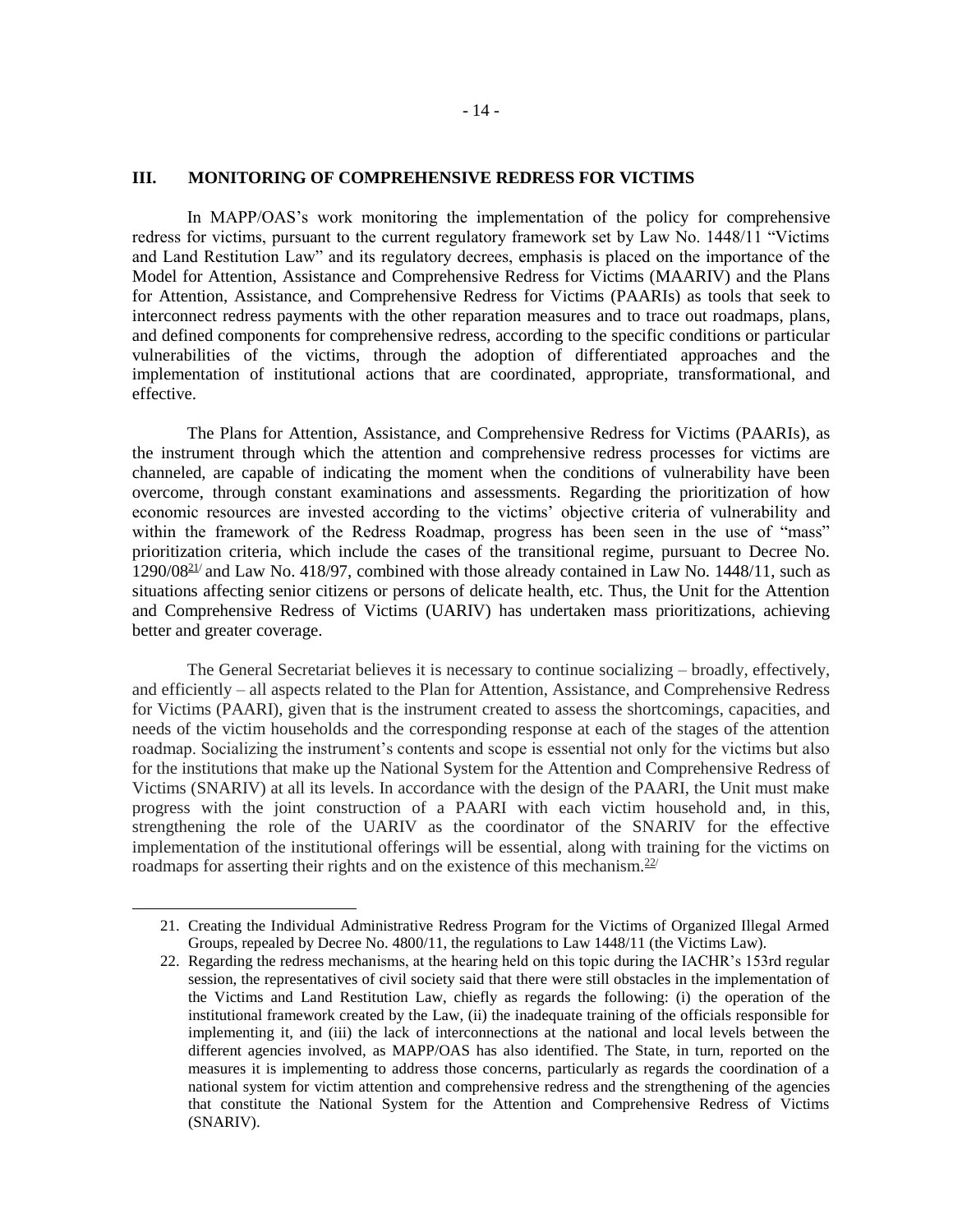The General Secretariat highlights the fact that during 2014, progress was made with the indemnification of victim groups for the crimes of forced displacement and offenses against sexual freedom and integrity; notable among the beneficiaries were women, who represent the leading victims of the groups of crimes that received the most attention from the UARIV during 2014. Also worthy of note are the "Transformational Indemnifications" project, through which progress has been made with the indemnification of victims of forced displacement, and the *Proyectándonos* events, which have provided advisory services on resource investment for young people who are close to the age of majority and therefore will soon be receiving their fiduciary indemnifications.

Like MAPP/OAS, the IACHR applauds the progress made with the indemnification of groups of victims of crimes of forced displacement and offenses against sexual freedom and integrity, particularly women, who represent the leading victims of the groups of crimes that received the most attention from the UARIV during 2014. It also welcomes the progress made with the "Transformational Indemnifications" project, and with young people through the *Proyectándonos* events.

In spite of this progress made with indemnifications, the General Secretariat has detected the continued existence of challenges in the following areas: (i) the funding of the reparations and indemnifications and, in general, the enforcement of the Victims  $Law<sub>1</sub><sup>23</sup>$  (ii) the amounts of the indemnifications, (iii) the indemnifications given under Justice and Peace judgments, (iv) the effective payment of indemnifications, (v) the existence of clear rules on indemnifications for displaced victims, (vi) the distinction between assistance measures and reparation measures, (vii) the complementarity between other reparation measures and indemnification, (viii) the content and scope of the victims' basic right to redress and indemnification under the jurisprudence of the Colombian Constitutional Court, and (ix) the payment of indemnifications to displaced persons, which could require amending the Victims Law or modifying its enforcement.

Regarding the progress made with the construction of historical memory, the General Secretariat notes the creation of the Historical Commission of the Conflict and its Victims, as a part of the negotiations in Havana, which bears witness to the interest that exists in creating opportunities for the construction of a collective memory regarding the conflict. The GS/OAS highlights the 24 investigations undertaken by the National Historical Memory Center (CNMH), with plans for 35 as future Historical Memory Reports on the conflict, which play a key role in public debate toward the construction of peace. In addition to this, during 2014 the CNMH released four publications, which are a set of four volumes  $24/$  dealing with the issue of forced disappearance. It is clear that the CNMH's efforts to construct memory are not only aimed at the production of reports, but also at the incorporation of different approaches in its working guidelines.

<sup>23.</sup> Regarding the funding of indemnifications and their amounts, the Government has insisted on the terms of Art. 10 of Law 1448 of 2011, which sets a limit on the State's involvement in judicially and administratively ordered reparations, underscoring the responsibility of the offender as the main guarantor of indemnification payments to victims.

<sup>24.</sup> hese are: Volume I: Patterns and Dimensions of Forced Disappearance in Colombia; Volume II: Traces and Faces of Forced Disappearance (1970-2010); Volume III: Between Uncertainty and Pain: Psychosocial Impact of Forced Disappearance; and Volume IV: Overview of the Colombian State's Actions on Forced Disappearances.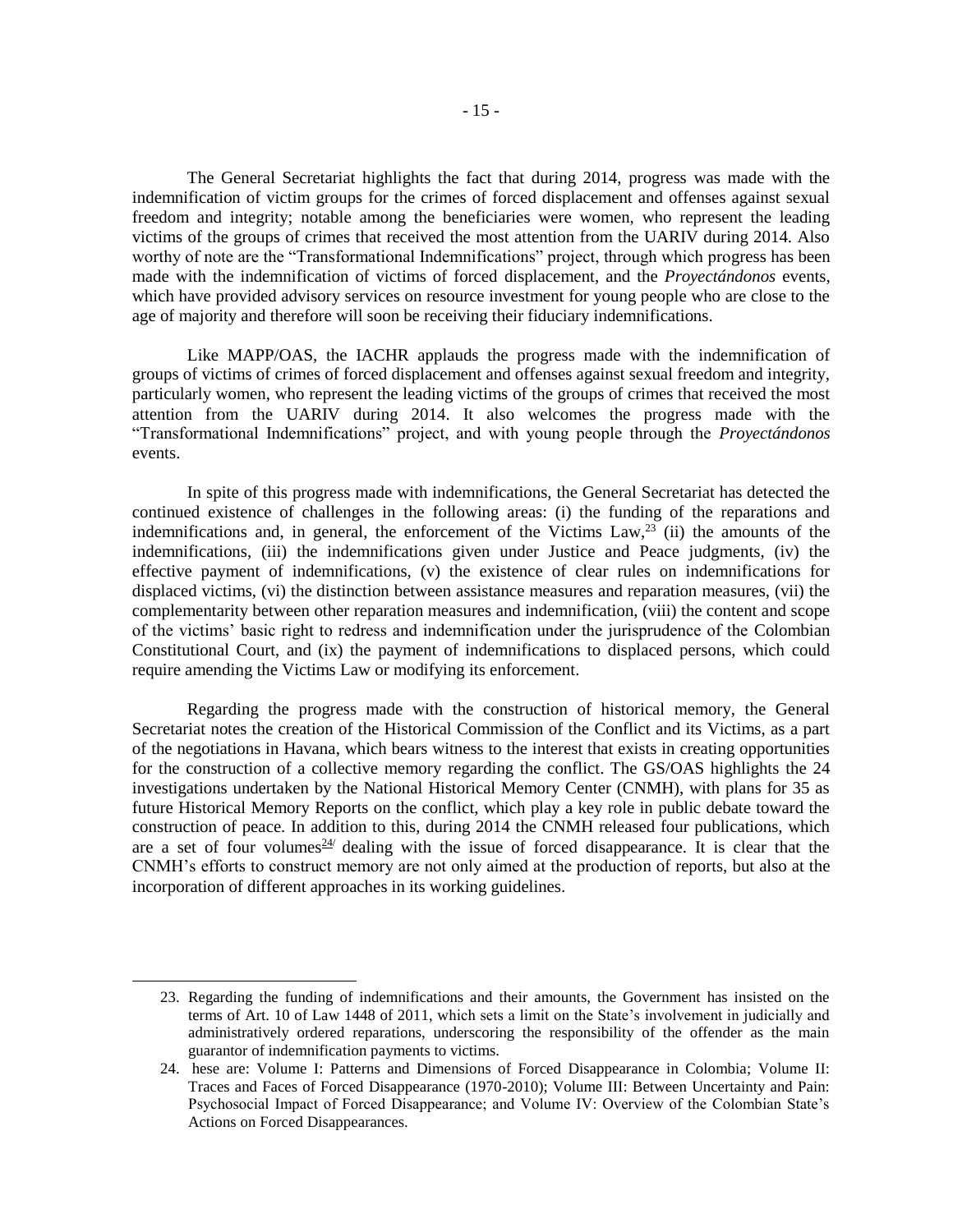The IACHR also applauds the efforts of the CNMH and, like MAPP/OAS, highlights the need to socialize and disseminate the CNMH's reports within the regions and communities that have suffered violence to assist in restoring the social fabric.

As regards the impact of the dissemination of the Historical Memory exercises, in spite of the major efforts that the CNMH has made to publicize its works, an interview of a number of victims conducted by the Office of the Comptroller General of the Republic (CGR) revealed that there is still a considerable lack of knowledge about their right to measures of satisfaction, in that only 26.26% were aware of their right to the truth.<sup>25/</sup> Emphasis is therefore placed on the need to socialize and disseminate these reports within the regions and communities that have suffered violence and thereby progress with the recovery of the social fabric through memory at the local level.

In the area of land restitution, the General Secretariat has observed some positive progress by the institutions: the Colombian State is demonstrating its keen interest in executing the restitution policy with the establishment of 17 territorial directorates and the opening of 21 public-attention offices of the Special Administrative Unit for Managing Land Restitution, the appointment of 39 judges, one itinerant judge, and 15 specialized restitution magistrates, who have succeeded in processing 24,769 applications for inclusion in the Register of Seized and Forcibly Abandoned Lands, of which 13,465 (54%) have concluded the administrative stage, with 1,808 cases, covering 84,959 hectares, resolved.<sup>26/</sup> However, the GS/OAS is concerned about the execution and enforcement of those judgments. Thus, the volume of judgments issued to date poses a challenge in light of the efforts implicit in their supervision and execution by the institutions and their beneficiaries and, particularly, because they demand significant support and accompaniment from all spheres and institutional interconnections at the local, departmental, and national levels.

Accordingly, through MAPP/OAS, the General Secretariat examined 10 post-judgment cases, with which it was able to determine that thanks to the attention received from the institutions responsible for the land restitution process, the victims of abandonment and seizures had begun to rebuild their trust in the State, in the understanding that they are rural communities where the State's presence has historically been weak. Based on that emerging trust, it is important that the institutions coordinate to ensure judgments are enforced, above all in the areas of housing and the execution of productive projects, since they are the basis for any return to rural areas. The Mission therefore urges the responsible institutions to ensure that the land restitution judgments are enforced within a reasonable time, guaranteeing: (i) effective enjoyment of the right of restitution, (ii) access to decent housing, in consideration of the Colombian rural context, (iii) productive projects that reflect the true feelings of the restitution beneficiaries, and (iv) greater visibility and promotion of the work of women in rural life.

The Mission highlights the achievements of the Liability Relief Program in that, with the willing assistance of local administrations, agreements have been adopted in such municipalities as Ataco, (Tolima), Tibú (Norte de Santander), Puerto Gaitán (Meta), Medellín (Antioquia), and Montería (Córdoba), whereby outstanding property taxes have been condoned for the restitution beneficiaries, who have been freed from having to make payments for two years after the property is handed over. Nevertheless, to ensure the victims' rights, further commitments are still needed from departmental assemblies and municipal councils to condone certain local taxes that, as such, require the adoption of ordinances and resolutions on behalf of the victims.

<sup>25.</sup> First National Victims Survey. CGR 2013.

<sup>26.</sup> Information from UAEGRTD as of December 24, 2014.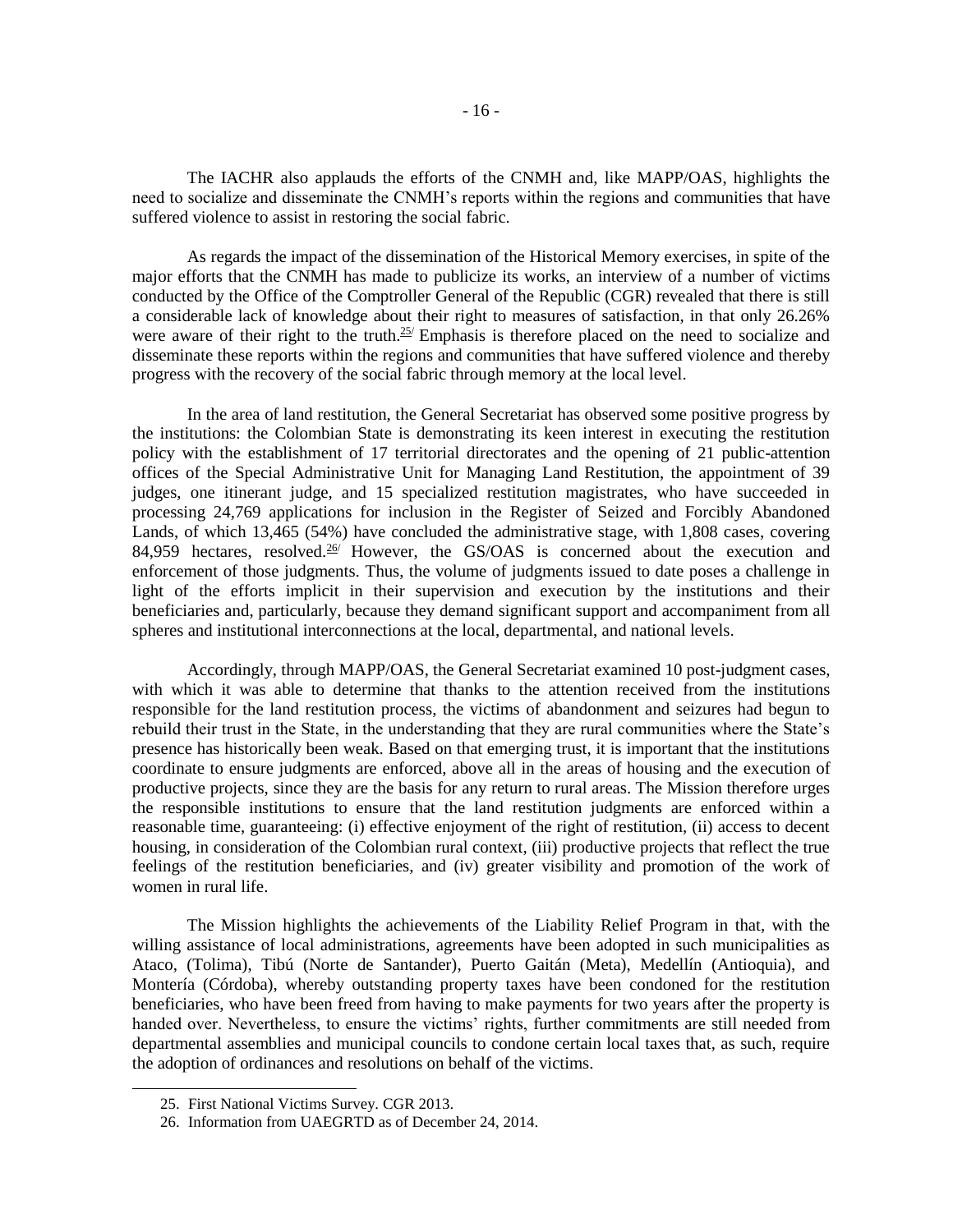One of the main challenges of Law 1448 has to do with security and the conditions for the victims to return; ensuring those conditions demands determined actions to that end in the area of public policies, a broad institutional consensus, and a transformation of the State, which exceeds the scope of the institutions with responsibilities in discharging the restitution process and the terms of the Law itself.

The Inter-American Commission on Human Rights has stated that the issue of land restitution faces multiple challenges, including the return and permanent presence of those communities whose lands have been returned in those areas; this, as noted by MAPP/OAS, affects the effective enjoyment of the right of restitution. The Commission appreciates that the UARIV has pursued a series of actions related to return and relocation, such as the "Families on their Land" program which, during 2014, accompanied 82 return processes involving 16,674 households and, during 2013, accompanied 28,074 households, in more than eighty municipalities. The IACHR acknowledges the efforts made by the UARIV, through its Return and Relocation Group, which has created the methodological tool known as "Protocol for Accompanying Returns and Relocations as Part of the Comprehensive Redress for Victims of Forced Displacement."

In the General Secretariat's view, this scenario represents one of the challenges that the land restitution policy must face during 2015 so that, while still applying the principles of gradualism and progressiveness, it can respond adequately to the problems of security and return in conditions of dignity, without that implying an additional burden of time for the victims of forced displacement and illegal land seizures. Accordingly, it urges the land restitution policy to persevere in those areas where difficulties have been detected, such as Tibú, Norte de Santander, strengthening its capacity and interconnections to attain progressiveness and sustainability in the return process. It also underscores the importance of following up on restitution cases occurring under judgments by Justice and Peace, the Regional Asset Restitution Commission (CRRB), and the *Plan Choque*.

Regarding strategies to guarantee revictimization does not occur, the GS/OAS notes in particular the Victimization Risk Index, a technological tool that can be used to perform analyses of at-risk localities and reduce victimization through preventive strategies. It also acknowledges other progress with guarantees of nonrepetition, such as the design of a Pedagogical Strategy for Action and Nonrepetition at the UARIV's Reparations School , the National Human Rights Education Plan (PLANEDH) of the Ministry of National Education (MEN), and the *Eduderechos* program.

One situation of concern to the General Secretariat is that in spite of the alerts issued about the situation of victimization in the Colombian Pacific, particularly regarding Buenaventura, complaints similar to those made in previous reports about the situation prevailing in that region of the country are still being made. In addition, displacements continue to occur, such as those identified in Chocó (Alto Baudó river basin), Cauca, Nariño, Guaviare, and Putumayo. Of the cases referred to, the GS/OAS is alarmed at the high number of indigenous populations that have been victims during this period, since they are the segment of the population that records the greatest impacts associated with this crime, in particular the communities of Alto Baudó in Chocó, the Nasa community in Putumayo, and the Nukak Maku in Guaviare.

At its 153rd regular session, the IACHR was informed about the situation in the Colombian Pacific region. In that context, one cause for concern is the situation of violence being faced by Afrodescendant and indigenous communities in the area in the defense of their territories from the implementation of development projects backed by state policies that include national and foreign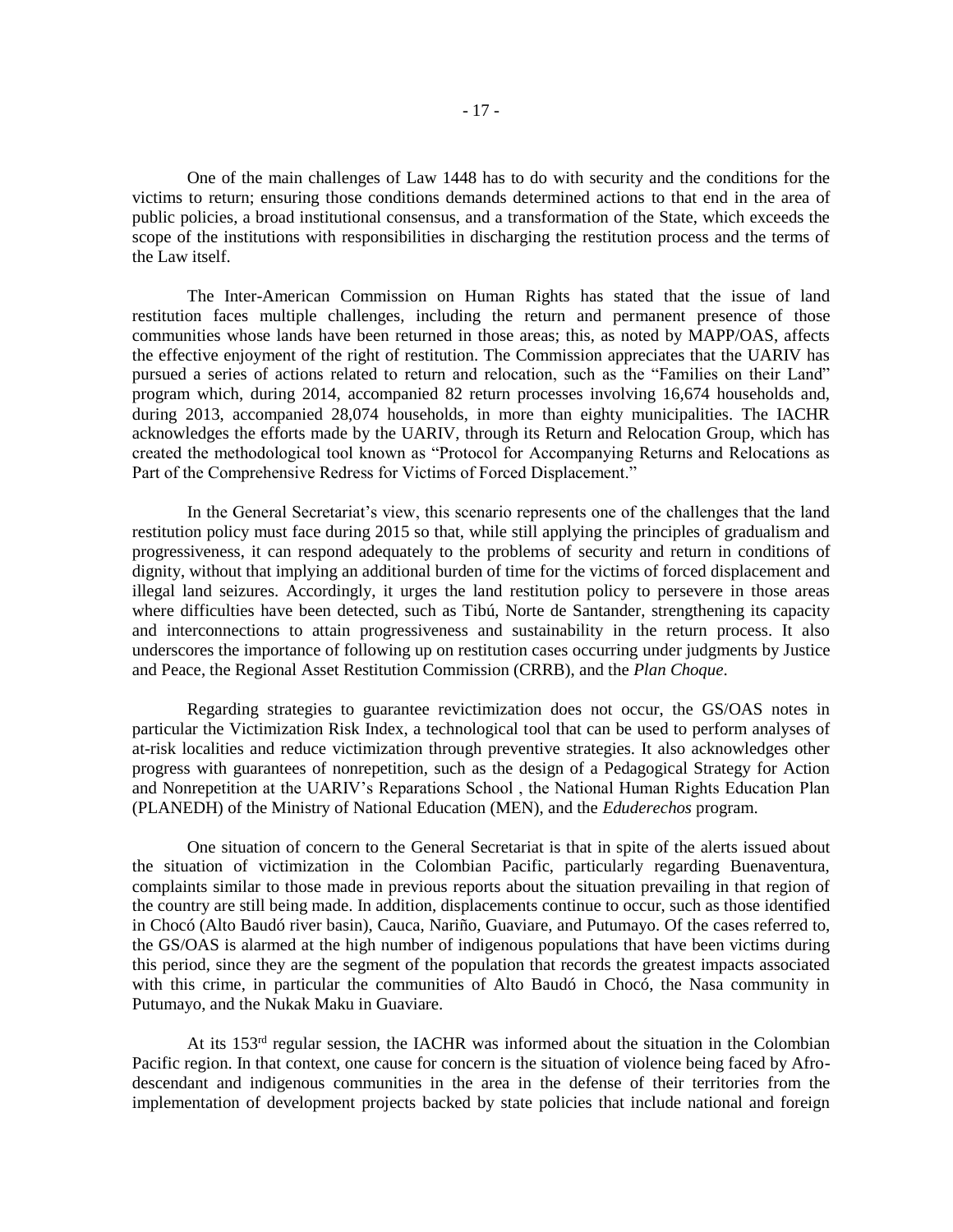capital. Those projects have been described as incompatible with the ethnic development projects and life plans of the Afro-descendant and indigenous communities. Also of concern is the persistent violence against indigenous leaders recorded in 2014, such as the threats, attacks, and killings reported in Cauca.

The ethnic decrees with the strength of law Nos. 4633/11, 4634/11, and 4635/11 $^{27}$  are an essential tool for the development of public policies with differentiated approaches for ethnic groups as collective subjects of rights, who have suffered a disproportionate and differentiated impact in the context of the conflict; however, the Government must strengthen its efforts in processes to empower the communities on those topics and to make progress with the construction and execution of comprehensive plans for collective redress. $28/$  In the case of Alto Andagueda (Chocó), which is the only judgment that focuses on territorial rights, the collective redress plan was designed by the national authorities, which has led to delays in its implementation within the communities, given that it does not respond to their territorial dynamics and, as a result, it is important that institutional follow-up be conducted.

As regards the restitution of territorial rights to ethnic communities, the Secretariat notes the progress made in 2014, with 18 descriptions of territorial impact finalized and 14 ethnic suits filed (ten on behalf of indigenous peoples and four on behalf of Afro-descendants) covering a total of more than 314,000 hectares and more than 10,000 families. Precautionary measures were also adopted for nine ethnic communities, covering more than 550,000 hectares and more than 11,000 families. The Special Administrative Unit for Managing the Restitution of Seized Land (UAEGRTD) plans, for 2015, more than 16 definitions covering more than 1,000,00 hectares and benefiting more than 8,000 families.

The GS/OAS applauds the scope of the first restitution judgment issued on behalf of an ethnic community: the Embera Katío indigenous people of Alto Andágueda (Chocó). In the judgment the court found that the Embera Katio indigenous community suffered "family and cultural disintegration" through a series of violations of their rights, such as "the selective murder of their leaders, threats, harassment, confinement, (being used as) human shields, bombardments in their territory, and illegal mining activities." It also dismissed the objections filed by the mining companies and ordered the adoption of a series of measures to guarantee the effective enjoyment of ethnic territorial rights, the law of origin, natural law, and their own rights.

<sup>27.</sup> Decrees with the strength of Law Nos. 4633 (indigenous peoples and communities), 4634 (Roma or gypsy people) and 4635 (black, Afro-Colombian, raizal, and palenquera communities) of December 9, 2011.

<sup>28.</sup> In Caquetá, the UARIV has been implementing two collective redress processes in the municipality of Florencia with the Embera-Chami and Nasa indigenous peoples. Of these, greater progress has been made with the Nasa people's process: 14 families from that indigenous people agreed to be relocated to a plot of land allocated by the local authorities in Maracaibo, Florencia; nevertheless, unfavorable security perceptions halted the relocation process. The relocation of the Embera-Chami to El Puerto Hacienda, which is close to Florencia, is also planned. The IACHR has found that since the entry into force of Ethnic Decrees Nos. 4633 and 4635, very little has been achieved in terms of the effective enjoyment of rights by ethnic groups. Similarly, the Office of the People's Defender, in its 2014 report, said that there was a "lack of specific actions with differentiated approaches on the part of the agencies that make up the SNARIV, particularly the local authorities, who are unaware of the priority that policies for transforming these communities' situation of marginalization must be given in their plans of action."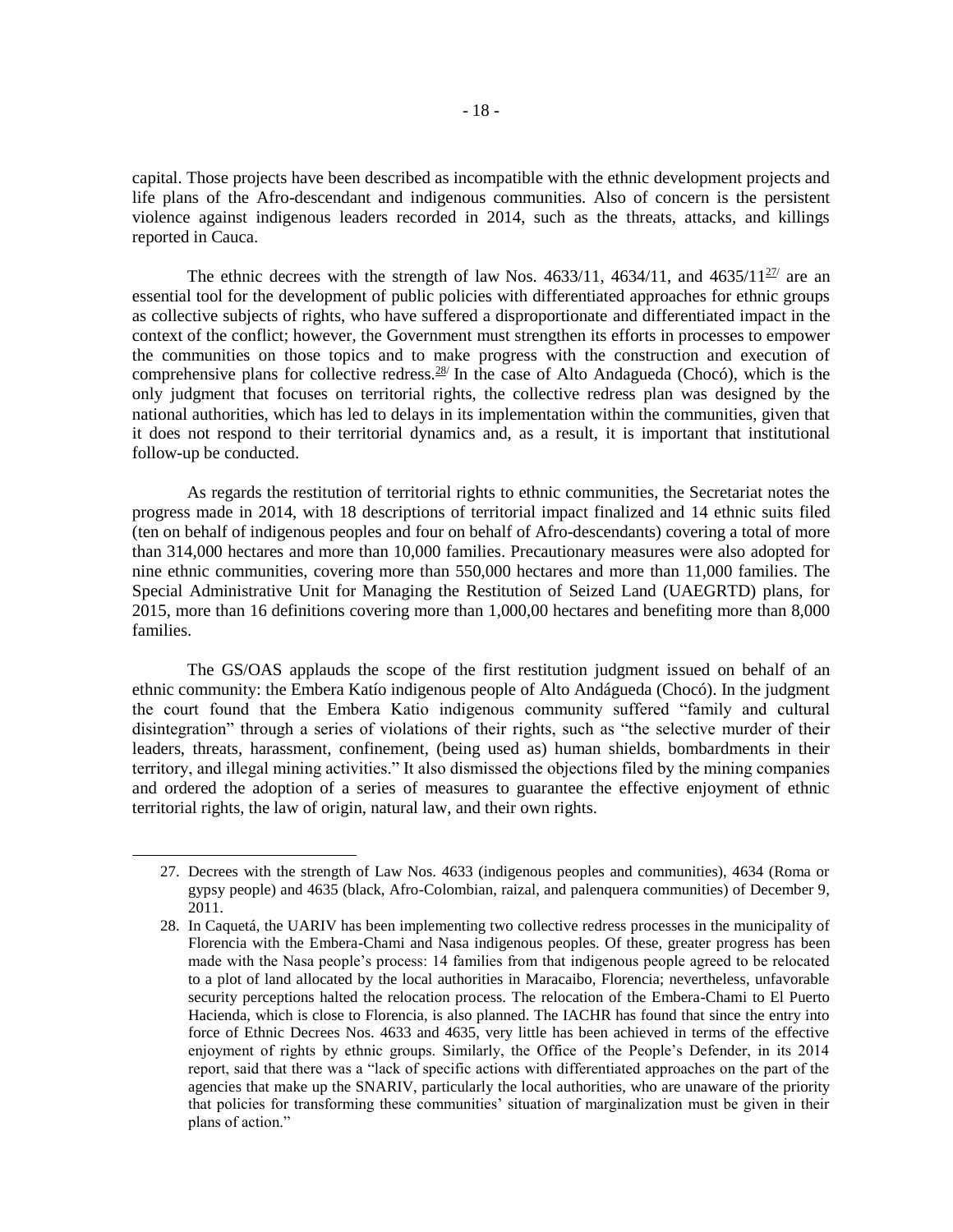In addition, the General Secretariat would like to highlight the efforts made by UAEGRTD and the land restitution judges and magistrates to include gender awareness in their restitution processes and to enforce the Program of Access to Restitution for Women, Girls, and Young Women, two years after its adoption by means of Resolution No. 80/13.

Regarding the PAARIs, the General Secretariat recommends creating information strategies for the victims, containing clear and specific information on the need to embark on the formulation of a PAARI and on registration with the Single Register of Victims (RUV) in order to access the SNARIV. In line with the above, the roadmaps for victim attention and redress should be clarified, since many victims are unaware of the need for a PAARI – in particular, displacement victims, for whom a PAARI can only be drawn up once they have overcome their situation of vulnerability.

As regards indemnifications and, most particularly, indemnifications for displaced populations, the GS/OAS calls for the more efficient socialization of the specific redress roadmap for victims of this crime, containing the comments made in Unification Judgment No. 254 of 2013 regarding indemnification amounts, the formulation of a PAARI, and overcoming the situation of vulnerability. It also recommends avoiding regressive measures in measures of reparation and indemnification on two levels: (i) in connection with the allocation of annual resources to cover the costs of the reparation and indemnification administrative program, and (ii) in connection with the nation's fiscal and monetary policy as the basis for funding reparation and indemnification processes, with the use of progressive taxes, in which the cost of comprehensive redress for victims is assumed in accordance with people's purchasing capacity.

Regarding measures of satisfaction, the General Secretariat notes the need to build strategies with horizontal, popular, and community approaches, so that the historical memory reports can be socialized in the cities and not just in strictly academic spheres. It also recommends that the CNMH's Directorate of the Human Rights Archive prepare a document with guidelines for the identification, classification, and treatment of public and private documents of relevance to the reconstruction of historical memory, and that it be socialized with the local authorities and incorporated in the Comprehensive Victim Action Plans (PATs). In addition, it would be useful to create a systematic mechanism for recording the consensus-building processes prior to the public forgiveness ceremonies with the victims themselves, as an indicator of progress with measures of satisfaction.

In connection with the land restitution process, specifically as regards second occupants, the GS/OAS has observed several phenomena: the presence of campesinos who are currently working or inhabiting plots; campesinos and landless and displaced persons who are on the lands of other displaced persons; small- and medium-scale campesinos who bought plots while knowing of the armed conflict, sold to them by the families of victims of forced abandonment and seizures, who remained on the land as caretakers; and another group of occupants who bought land for recreational purposes and not to work it, which poses an obstacle for the material restitution of the plots. Accordingly, it recommends that the State identify and apply effective formulas or measures to deal with the persons occupying the plots in some of these cases, in order to avoid the emergence of new land-related conflicts, and work for reconciliation in the territories.

It is also important to identify and define those other players, not only to involve them in the process as affected third parties or opponents, but also to ensure their protection by the State. The Special Administrative Unit for Managing Seized Land Restitution (UAEGRTD) has begun to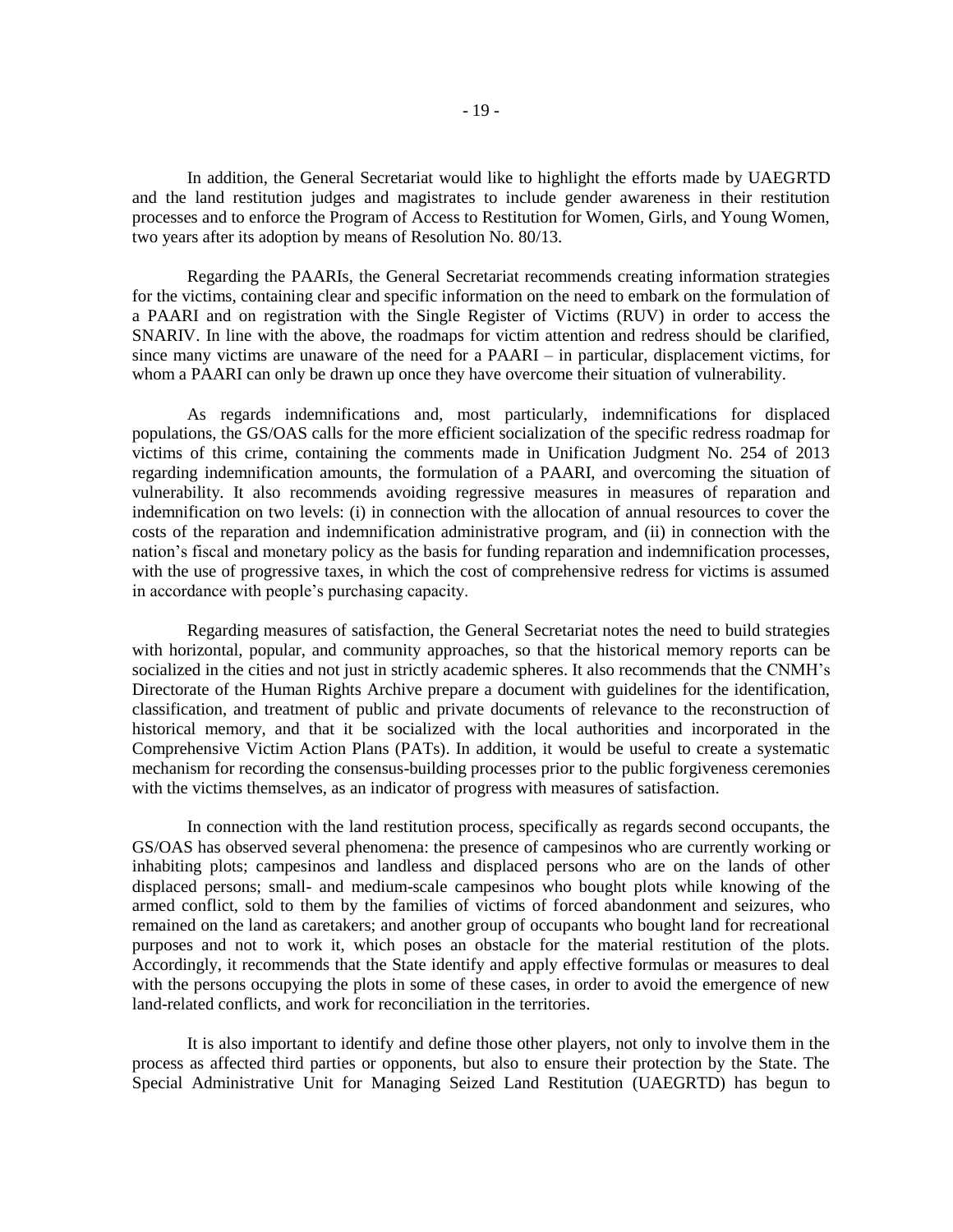determine the situation of those inhabitants of rural areas as part of a program that will provide comprehensive and differentiated treatment for the needs of this segment of the population.

The General Secretariat recommends identifying, recognizing, and assessing contexts in order to examine how third parties or others got involved with the history of a plot or a process, since this will bring benefits from the perspective of good faith.

Finally, as regards guarantees of nonrepetition, the Unit for Comprehensive Victim Attention and Redress (UARIV) should continue with its plans and programs for building peace and promoting human rights, through community and cultural initiatives. To that end, in addition to expanding the territorial coverage of those initiatives, more efforts should be expended in creating innovative methods to enable the broadest possible participation of the communities in those initiatives, given that these efforts by UARIV have had a major positive impact within the communities.

# **IV. MONITORING SECURITY CONDITIONS RELATED TO THE PRESENCE OF ILLEGAL ARMED ACTORS, IMPACTS, AND ACTIONS BY THE STATE**

During this period, the Mission received a special invitation from the Colombian Government to share its thoughts on the current status of the post-demobilization phenomenon and on criminal gangs with the National Security Council. On that occasion, the Government was informed of the following perceptions, which are the result of the Mission's permanent monitoring and accompaniment work carried out by its 15 field offices.

Regarding the evolution of this phenomenon, these post-demobilization groups have adopted networked structures, which provide greater flexibility for their operations and facilitate more fluid relations with other similar organizations dedicated to such activities as drug trafficking, smuggling, extortion, micro-trafficking, contract killing, etc. Additionally, in some regions of the country where such criminal groups as Clan Úsuga, Autodefensas Gaitanistas, Rastrojos, Bloque Meta, and Libertadores de Vichada (a dissident faction of the ERPAC) operate, there are other illegal organizations dedicated to the same activities, and this situation has a great impact on communities and causes them much anxiety, since they are seen as part of the same phenomenon.<sup>29/</sup>

The General Secretariat has observed with concern the ability of the post-demobilization phenomenon to transform and redesign itself on the ground. The Clan Úsuga (aka Urabeños or Gaitanistas) has the largest territorial presence, with a particular concentration in the north of the country, with the Darién area of Chocó, the Urabá region of Antioquia, and the south of Córdoba being the bases of its main leaders. The Rastrojos have been described as weakened, although their presence is felt in the borderlands (Guajira, Norte de Santander, Nariño, and Putumayo) and along the Pacific coast from Chocó department toward the south of the country. Regarding holdouts or dissidents from the Antisubversive Revolutionary Army of Colombia (ERPAC), the presence of the Bloque Meta and of Libertadores de Vichada has been detected primarily in the departments of Meta, Vichada, and Guaviare.

<sup>29</sup> Examples: Los Botalones in the Magdalena Medio region; La Constru in the department of Putumayo; Los Rudos in Guaviare department; the Clan Giraldo along the Caribbean trunk road in Magdalena department; La Empresa in the department of Valle del Cauca; the Grupo de Arbey y Pacha in the Nariño mountains; and the Paramilitary Army of Norte de Santander in Cúcuta, and others.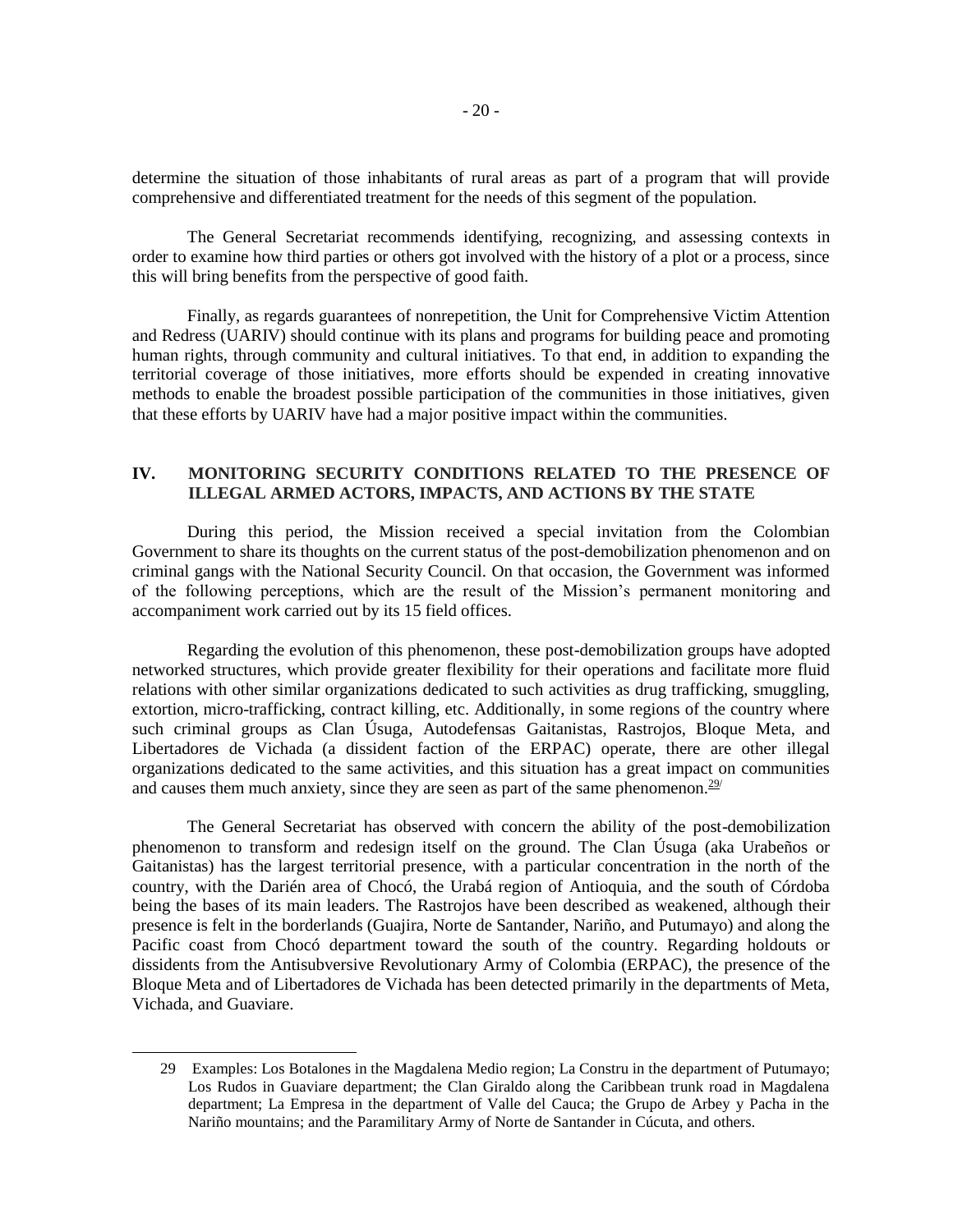The profile of the current leaders of these post-demobilization groups is characterized by an absence of national or regional interconnections. Some of the leaders have been captured in nearby countries, while others strategically avoid assuming protagonistic positions in order to retain control while remaining illegal. As for the most prominent leaders who in the past were members of the selfdefense groups, it can be inferred that a fifth or sixth line of command remains in illegality, such as "Pijarbey" in the eastern plains or "Otoniel" in the north of the country. The General Secretariat highlights two perceptions found among the communities regarding this issue: (i) very young leaders who are seen as more violent, because they recognize no hierarchies and reject the imposition of conditions, acting instead under instructions: "you pay me for something, I do it"; these leaders appear to enjoy greater criminal autonomy in their spheres of influence; and (ii) leaders who are changing their profiles as leaders or bosses for those of controllers or benefactors; those two functions are intended to regulate the economies of and their coexistence with the communities where they are present and where they earn their illegal incomes.

The General Secretariat notes that the post-demobilization groups and other illegal armed players concentrate in places where the geography favors the pursuit of illegal business.<sup>30/</sup> The GS/OAS has also observed that the goals sought by these groups are increasingly directed toward economic activities, leaving political motives to one side. According to that logic, it can be inferred that the main function of the post-demobilization groups is geared toward creating funds; thus, during the period covered by this report, a preference for businesses such as mining and smuggling that produce large cash flows and profitability was noted, along with widespread extortions that generate day-to-day income, instead of activities such as drug trafficking that generate long-term income. These groups have also been seen to maintain the provision of private security services in the areas where they are present as one of their economic activities.

#### **a. Monitoring the impact on communities**

l

While not failing to note that the actions of the authorities have played a determining role in weakening the structures of some post-demobilization groups, the General Secretariat is concerned that this phenomenon remains active in certain regions and continues to have an impact on the population. Their presence appears fragmented and low-profile to the authorities, but it is apparently obvious to the communities because of the following factors: (i) they maintain social control over and permanent relations with the communities, generally under coercion, (ii) they continue to have an impact through selective killings or what is poorly known as "social cleansing," inter- and intra-urban displacements, abductions, restrictions on mobility, recruitment and/or use of children and adolescents, on occasions with sexual violence, threats, and assaults; (iii) they carry out acts of violence within their own groups to intimidate and cause fear among the population, (iv) they offer protection for local businesses, particularly those involved in legal or illegal resource extraction and illegal border crossings (drug trafficking and smuggling), and they carry out widespread extortions of businesses and the general population, (v) they use corruption strategies to co-opt the local authorities, in order to prevent the State from taking action against their members.

<sup>30.</sup> One such typical area is found in the region of Cúcuta, Catatumbo, and the province of Ocaña in Norte de Santander. This is an isolated area with a long border that is difficult to control, where there are criminal gangs, guerrilla groups, and conditions for the pursuit of illicit businesses. In contrast, in urban areas the most attractive dynamics for these groups are found in such major cities as Medellín, Cali, Barranquilla, Santa Marta, Riohacha, and Villavicencio, to name but a few. These cities are also favorable locations for these illegal armed structures.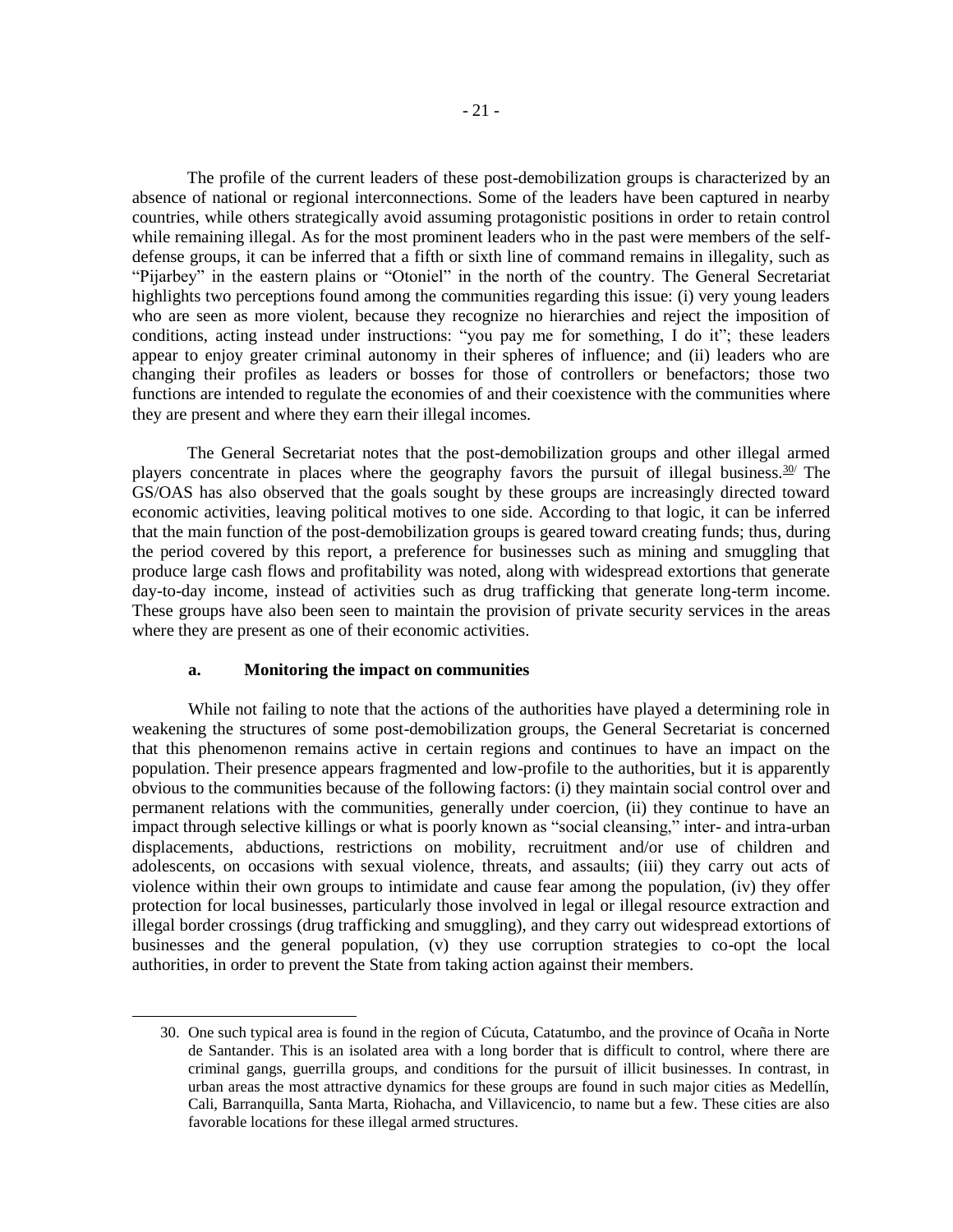The General Secretariat highlights the efforts of the authorities to protect the population from the actions of illegal armed groups. However, the persistence of threats against human rights defenders, leaders, victims, and public officials remains a cause for concern.<sup>31/</sup> The Urabeños (Clan Úsuga), Rastrojos, and Águilas Negras $32$  have been identified on the ground as the groups that use pamphleting to make their threats. Concern also exists regarding threats and attacks made against working journalists; thus, in the Bajo Cauca region, around eight journalists have been threatened by the Urabeños and Rastrojos, which has forced some of them to relocate from the area and others to modify their radio programs in order to avoid new threats. Although the timely action of the National Protection Unit (UNP) in providing security mechanisms for journalists is acknowledged, the threats continue; it is therefore necessary that decisive measures be adopted to guarantee the security of journalists in their professional activities. The IACHR has recognized the fall in recent years in the number of cases of killings of journalists and media workers for reasons that could be related to their professions, together with the efforts made by the Colombian State to create and maintain a protection mechanism for at-risk reporters and to recognize journalists and media workers as beneficiaries of collective redress under the Victims Law. Nevertheless, the IACHR has noticed the continued existence of challenges for exercising freedom of expression, such as continuous acts of aggression, attacks, and threats against journalists and media workers.

Regarding the phenomenon of recruiting and using children and adolescents, because of the fear in the communities and the lack of guarantees for reporting illegal armed groups, this remains an invisible practice in the territories. The pattern followed is usually as indicated below: (i) First, they offer payment for services rendered, to get them started on such basic tasks as monitoring or gathering information. This first step binds them to the group while, at the same time, the money paid gives them autonomy to pursue alternative activities in the assigned area, such as extortion or smallscale drug dealing; (ii) Later, the young people are offered security and assassination tasks, for which they are also paid. As of that time, they begin to acquire status in the group. It is a cause of concern that in some locations, including the south of Córdoba, some community members speak of "voluntary association" rather than "forced recruitment." In contrast, in certain municipalities of the

l

32. The Mission has received fragmentary information that allegedly points to the presence and/or actions of this structure in such departments as Córdoba, Cauca, Tolima, Chocó, and Caquetá. The Mission has also been able to gather some unspecific information on the ground indicating the presence of this phenomenon in the following regions: (i) In the municipalities of the Pacific coast of Nariño corresponding to El Charco, Iscuandé (Santa Bárbara), La Tola, and Olaya Herrera (Bocas de Satinga), there are residual mentions of the possible presence of the Rastrojos and the Águilas Negras. (ii) In the Bajo Cauca region of Antioquia, the Urabeños gang answers to several names, including that of the Águilas Negras. This structure is to be found in all the urban centers of the six municipalities of the Bajo Cauca region of Antioquia, and they maintain informants on roads and in the main settlements. (iii) In Putumayo there is indistinct talk of the presence of gangs (Urabeños, Águilas Negras, La Constru, los Rastrojos) that allegedly act in partnership with the FARC-EP's Frente 48 in the municipalities that border on Ecuador. Their main sources of funding are reportedly drug trafficking, extortion, and fuel thefts. (iv) In Norte de Santander, during November, there were reports of the deaths of eight people in Venezuela, very close to Puerto Santander. The earliest reports attributed the deaths to a struggle for control of the area between suspected members of the Águilas Negras and Urabeños groups, to which the deceased belonged. (v) In Guajira, specifically in the south of that department, there have been cases in which teachers from Wiwa indigenous communities have suffered extortion at the hands of persons identifying themselves as Rastrojos or Águilas Negras.

<sup>31.</sup> Similarly, the IACHR has found that the impunity surrounding serious human rights violations and breaches of international humanitarian law by all the players in the conflict and by the illegal armed groups that have arisen after demobilization continues to pose an obstacle to guaranteeing the victims' rights.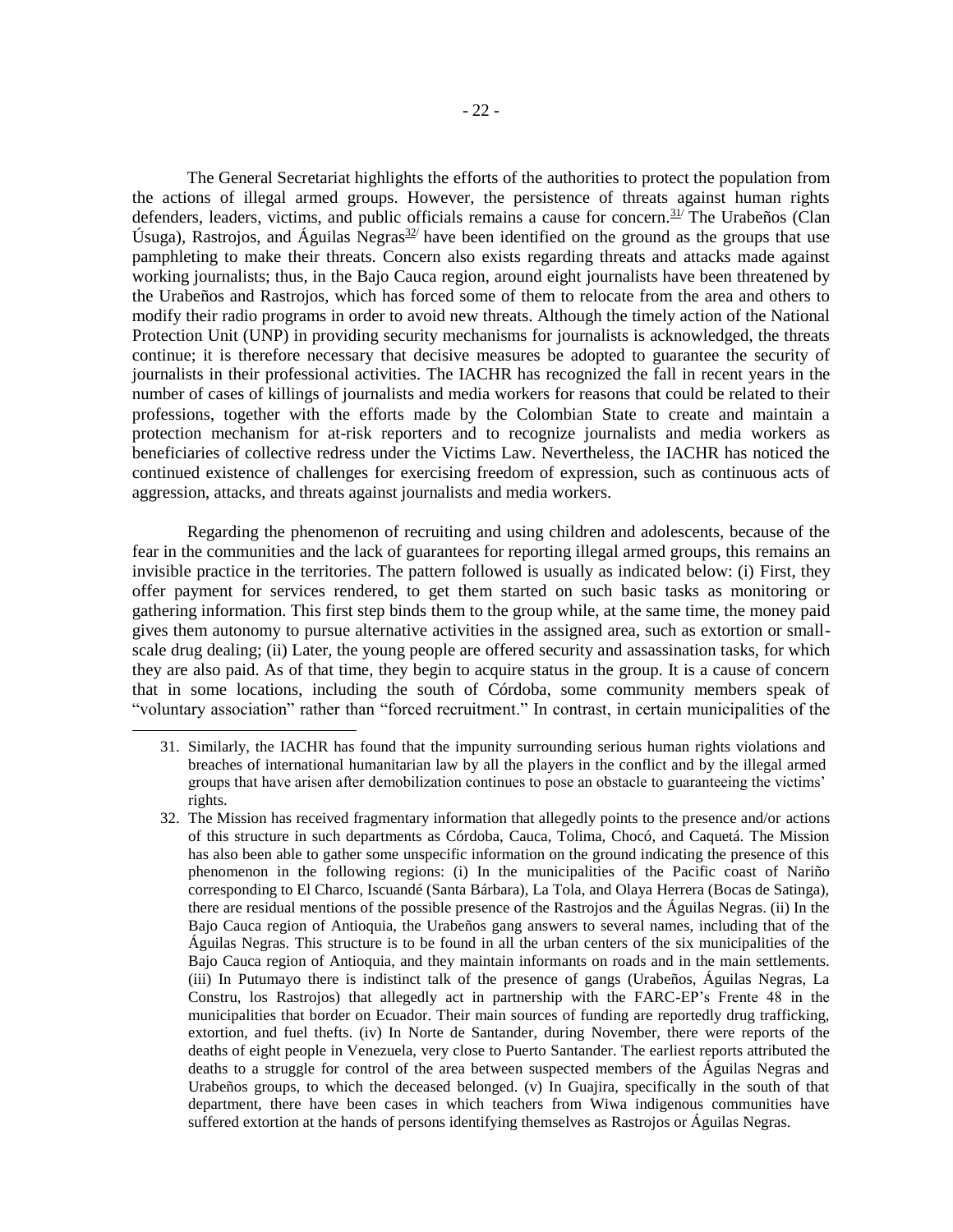Urabá region of Antioquia, reports indicated that young people are used exclusively for the smallscale drug trafficking business and only when they fail to comply with the agreements are they tried by the groups (Clan Usuga, Urabeños/AGC) and forced to relocate or face targeted killings. In the borderlands, such as areas adjacent to Venezuela, the need to step up prevention and protection efforts for children and adolescents is especially urgent.<sup>33</sup>

Additional impact is felt through the social control they exercise over communities, as regards mobility and standards of conduct for economic purposes; they also exert control over social, economic, and cultural dynamics, to ensure the correct "administration" of the inhabitants, whereby they even mediate conflicts of all kinds. The General Secretariat has learned of cases in which illegal groups live temporarily or almost permanently in campesinos' homes, forcing them to provide them with lodging and food; on occasions, this coexistence has led to the sexual abuse of members of the families in question. The population endures those restrictions out of fear of the consequences should they fail to agree to the illegal armed groups' demands. There have also been cases in which these groups assume the authority to convene community meetings through the chairs of the Community Action Committees (JACs), impose forced labor as a punishment for alleged offenses, convene community work days, impose rules for the handling of animals and timetables for the use of community paths, and require permits for people to enter and leave the communities.

As regards the demobilized population from self-defense groups, the General Secretariat has recorded cases in which applicants and their families have also seen their personal security affected. Pressure and threats related to the recruitment of demobilized combatants have been reported in Putumayo, Magdalena Medio, and other regions of the country such as the Caribbean coast. A significant number of demobilized fighters  $(3,820)$  have met violent deaths since  $2003$ ,<sup>34</sup> a figure that does not include the number of demobilized combatants' relatives and Justice and Peace applicants who have also met with violence. In conjunction with the ACR, the Mission has embarked on a line of work to retroactively explain the territorial dynamics in those areas where most of those deaths have occurred; the aim of this undertaking is to prevent repetition and to urge the Colombian State to take the steps needed to mitigate the risks in future processes for reintegration or reincorporation into civilian life.

In addition, it is essential that particular attention be paid to the reintegration and return to their communities of former members of illegal groups who are Justice and Peace applicants and remain at liberty, on account of the impact that they could have on the dynamics of the territories to which they are reintegrated and on processes for reincorporation into civilian life. The applicants themselves do not discard the possibility of receiving threats from third parties on account of their Justice and Peace testimonies, although concern also exists in some regions that individuals at the service of the economic interests of former self-defense leaders are awaiting the release from prison

<sup>33.</sup> The IACHR has expressed concern about the high number of children and adolescents affected by the context of violence, and about the absence of full guarantees for their rights from the risks that exist. At the hearings held during its 153rd regular session, the IACHR received information on the vulnerable situation of children affected by the armed conflict, noting, *inter alia*, that children and adolescents account for more than 50% of the total forcibly displaced population. The UN has also verified instances in which children and adolescents linked to illegal armed groups have been illegally interrogated, together with their continued recruitment and use by those groups, and it has recommended that the groups cease that practice immediately and collaborate with the State for the effective disassociation of the minors involved.

<sup>34.</sup> Source: ACR, December 2014.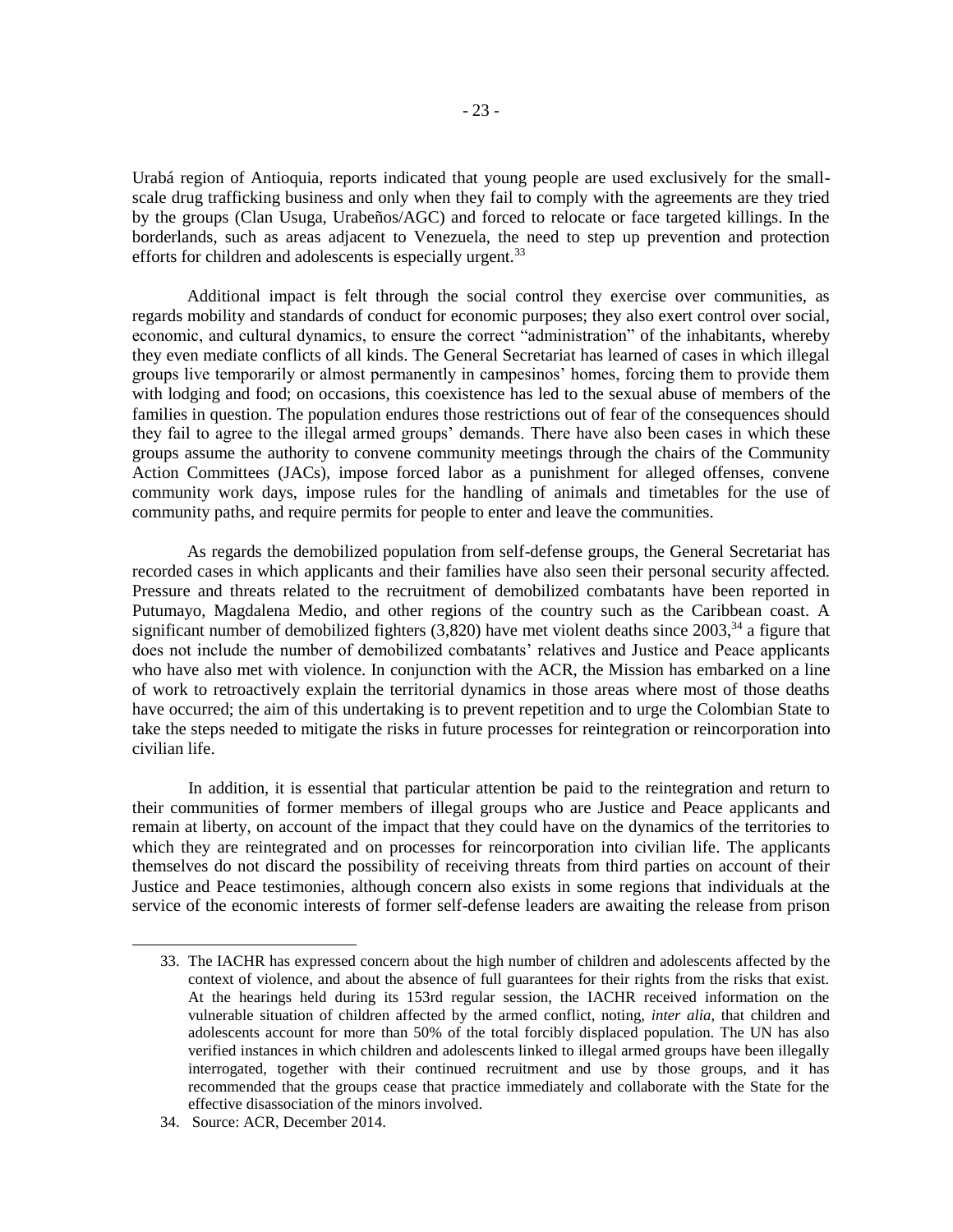of their leaders or "bosses," such as in Magdalena Medio. The General Secretariat reiterates its commitment toward monitoring this situation.

In many regions of the country where illegal armed groups are present, the main impact on the legal economy in the territories is forced tribute through extortion,  $\frac{35}{2}$  given the increase in the numbers subject to extortion and in the size of the payments demanded. This dynamic occurs in both urban and rural areas and affects both formal and informal business owners, livestock raises, small and large landowners, transportation companies, companies that provide goods and services, taxi drivers, and those who sell minutes of cellphone use. Failures to pay protection money lead to threats, attacks on people and property, and, on occasions, murder. Moreover, the prevalence and spread of the extortion phenomenon has become an everyday reality for its victims.

As regards mining, both legal and illegal, the General Secretariat observes an ongoing shift from *de facto* or artisanal mining in rivers toward the use of heavy machinery such as backhoes, dredgers, and barges. This machinery is causing enormous environmental harm, affecting the health and wellbeing of communities, and altering river basins and their natural courses; it is also affecting traditional panning, in those cases in which polluting chemicals are used. The presence of backhoes facilitates the work of alluvial miners who are unaware of the environmental and social consequences that such uncontrolled extraction could have in the long term.

In addition, the practice of artisanal extraction from undergoing mines is still common. The population for whom this activity is the only viable source of income is subjected to the rules and control of the illegal armed groups. This highly lucrative activity is, in some areas, leading to mass purchases of land and to population displacements caused by pressure or the absence of other options for subsistence after the land is turned over to its new use. Many of the mining areas are in indigenous and Afro-descendant communities, which affects the territorial autonomy and governance of those ethnic groups.

The General Secretariat is beginning to detect social and legal tensions in some mining regions where the informality of mining permits has been a practice for many years, following the enforcement in recent years of the regulations established by the Government. The enactment of Decree 2637/12 created and required registration in the Single Register of Mineral Traders (RUCOM) for legal sales of gold, under the penalty of forfeiting the mineral, together with the registration and distribution of permits to artisanal miners (panners) at the municipal level; these regulations have been questioned on account of their impact on artisanal output. Traders are unwilling to buy gold because they could lose it, and the artisanal miners do not know to whom they can sell their gold. The Government has been engaged in talks with this sector to reach agreements that would enable the problems to be resolved peacefully. According to mining community leaders, this context could lead to the following situations: (i) social protests to demand rights, which could possibly be infiltrated by illegal armed groups (guerrillas and post-demobilization groups), given that they are also affected; and (ii) emergence of a wealthy illegal armed player who begins to buy the gold produced by informal and artisanal miners, creating a more clandestine and dangerous activity

<sup>35.</sup> Extortion: Defined by Article 244 of the Criminal Code of Colombia, as amended by Article 5 of Law 733/02. Extortion shall be understood as meaning: "A person who forces another to do, tolerate, or refrain from doing something, with the purpose of securing illicit gain for himself or a third party." In Colombia, one form of extortion is colloquially known as the *vacuna* ("inoculation"), which is demanded by illegal armed groups according to people's incomes, the kind of activities they pursue, etc., and constitutes a significant source of illicit income.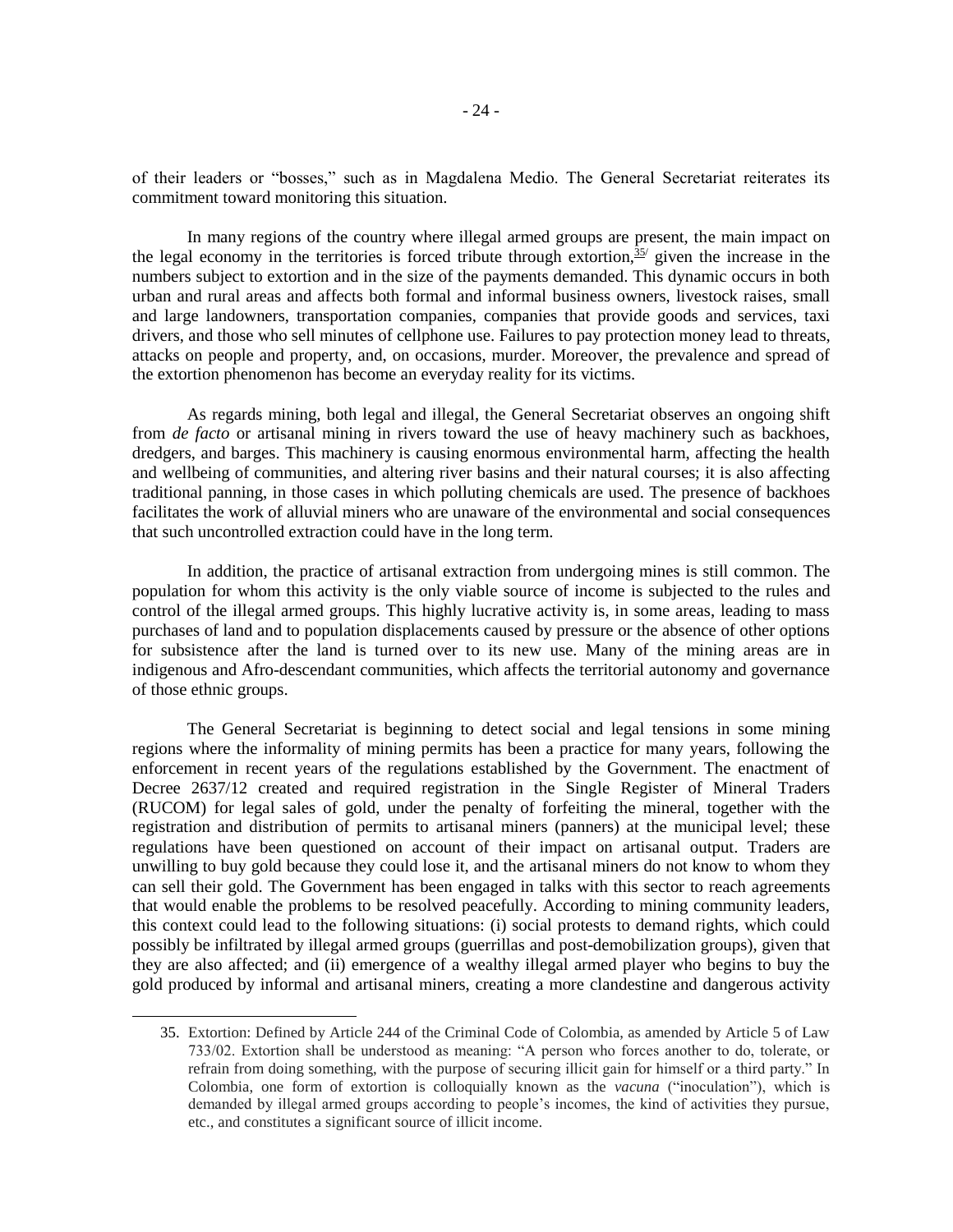in this sector. Another risk is that when mining can no longer offer a source of income and when there are no legal alternatives, there could be a return to illicit crop planting or other sources of illegal income, such as smuggling and extortion.

Regarding guerrilla activity, the General Secretariat is concerned at the alerts regarding the presence, control over new areas, and alleged expansion of illegal armed units. For example, there are reports of guerrilla groups entering territories where previously they had no presence, and of others falling back to areas where they had no presence with the intent of expanding into other zones; those structures are reportedly recruiting children and adolescents with monetary payments and carrying out "community work" in some of those areas.

In some regions, members of social organizations have stated that they are being used by guerrillas, particularly to transmit orders or to exert control in their communities for political purposes. In addition, the communities report that the guerrillas impose invisible barriers, through the establishment of permits to enter or leave the territories and exert control through personal threats to their leaders; in the south of Córdoba, for example, indigenous communities have filed complaints about such actions. In the department of Putumayo there are written rules for coexistence, published by the FARC-EP for observance by the communities in general.

The General Secretariat notes that in some regions of the country, communities report that the guerrillas are encouraging a return to illicit crops in order to accumulate large areas that could be surrendered in future negotiations and as a strategy to win popular support,<sup>36</sup> since the coca farmers would benefit from any future crop eradication policies and programs, in accordance with the terms of the agreements. Finally, some communities in the areas of the guerrillas' historic spheres of influence state that in the midst of the peace process, they are being subject to indiscriminate extortions; in some areas, they are even required to pay protection money to more than one illegal armed player and, in some cases, to three different illegal armed groups.

Regarding the State's actions, since 2006 the General Secretariat has observed a constant increase in the presence of the security forces in many areas of the country, including settlements where they previously had no presence; it has also noted permanent actions through sustained and coordinated operations involving the National Police, the Army, and the Marines, with the support of the office of the Attorney General. The GS/OAS has also seen that there has been an increase in positive appraisals by communities and a new upswing in their confidence in the institutions and armed forces of the Colombian State, in spite of the common belief that the security forces, rather than protecting citizens, are there to protect infrastructure or are at the service of legal players in the economy. Another significant element is that communities feel that illegal armed groups coexist alongside the institutions in remote and isolated areas, which affects the political and institutional order and creates high levels of mistrust toward those institutions.

The General Secretariat highlights the different strategies adopted by the Government as a part of the comprehensive security and defense policy, and the Citizen Security Law, as indications of its wish to neutralize the actions of armed groups and their impact on the population; examples of this are the operation *Espada de Honor*, undertaken by the armed forces against the guerrillas, and the National Police's efforts against criminal gangs under *Operación Troya,* which is currently known as *Corazón Colombia*. However, many communities believe that a military, police, and judicial strategy is not enough to improve their security conditions, and that it must be complemented

<sup>36</sup> One example of this is in the Perijá mountains.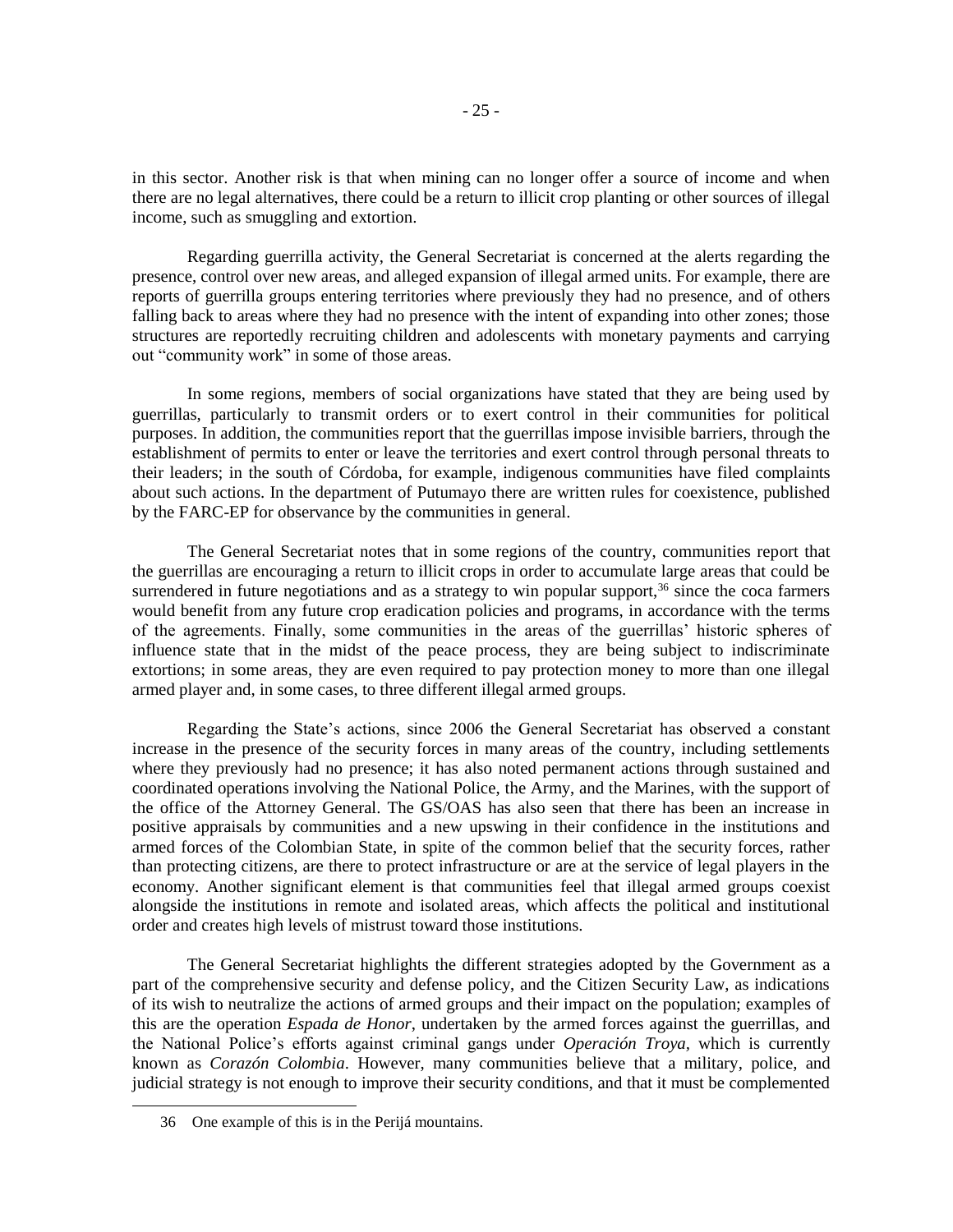with social investments, development, and better opportunities for economic sustainability in order to reduce the vulnerability they face in the contexts of illegality imposed by illegal armed groups in their territories. One specific example is provided by the settlement of Sipí in Chocó where, in spite of a ratio of almost one member of the security forces for every seven inhabitants, contexts of insecurity and illegality remain a reality.

The population acknowledges progress in the adoption of international humanitarian law by the military authorities: the GS/OAS applauds the fact that during the period of this report, there has been no information on recent cases of false positives and that the State has made an institutional effort with actions of symbolic redress through its public recognition and requests for forgiveness for irregular actions or other actions that affected communities. However, practices contrary to international humanitarian law are still found, such as the deployment of the security forces near to civilians' homes or their children's schools, with the risks that entails for the civilian population. Mention is also made of collateral damage to property and crops caused by operations of the security forces, for which the authorities do not generally provide redress.

## **V. CONCLUSIONS AND RECOMMENDATIONS**

- 1. The General Secretariat applauds the Colombian Government's determined and sustained efforts to pursue a process and reach a peace agreement with the guerrillas of the FARC-EP in order to bring an end to 50 years of conflict, and it invites the parties to continue their efforts for initiatives, measures, and specific actions to reduce acts of violence, to the benefit of the civilian population, while the negotiations remain underway in Havana.
- 2. It calls for an acceleration of the exploratory talks for negotiation with the guerrillas of the National Liberation Army (ELN), respecting the particular features needed to reach a negotiated end to the conflict with this guerrilla group and recognizing the group's expressed willingness to identify a forum for dialogue leading to peace.
- 3. It believes progress must be made in standardizing the legal criteria for releasing former combatants who have completed eight years' incarceration at Justice and Peace detention facilities, given that the lack of legal security affects the transitional justice process in two ways: first, it undermines the demobilized combatants willingness to make progress with the processes for providing the victims with the truth and comprehensive redress; and second, it creates a climate of uncertainty for other members of illegal armed groups who could decide to submit themselves to the law.
- 4. The number of demobilized fighters who have met violent deaths represents a weak link in the transitional justice process, whereby the benefits of applying for submission to the law are diluted. It is an imperative for the peace process to place priority on investigating and clearing up the violent deaths of demobilized combatants.
- 5. The General Secretariat recommends that the Government strengthen the Colombian Reintegration Agency (ACR) by hiring more qualified officers to assume the challenges of reintegration (Professional Reintegration Officers) in consideration of the release of those applicants who are beginning to leave prison, given that the profiles of some of the former combatants demand qualified and comprehensive attention. Work must be carried out on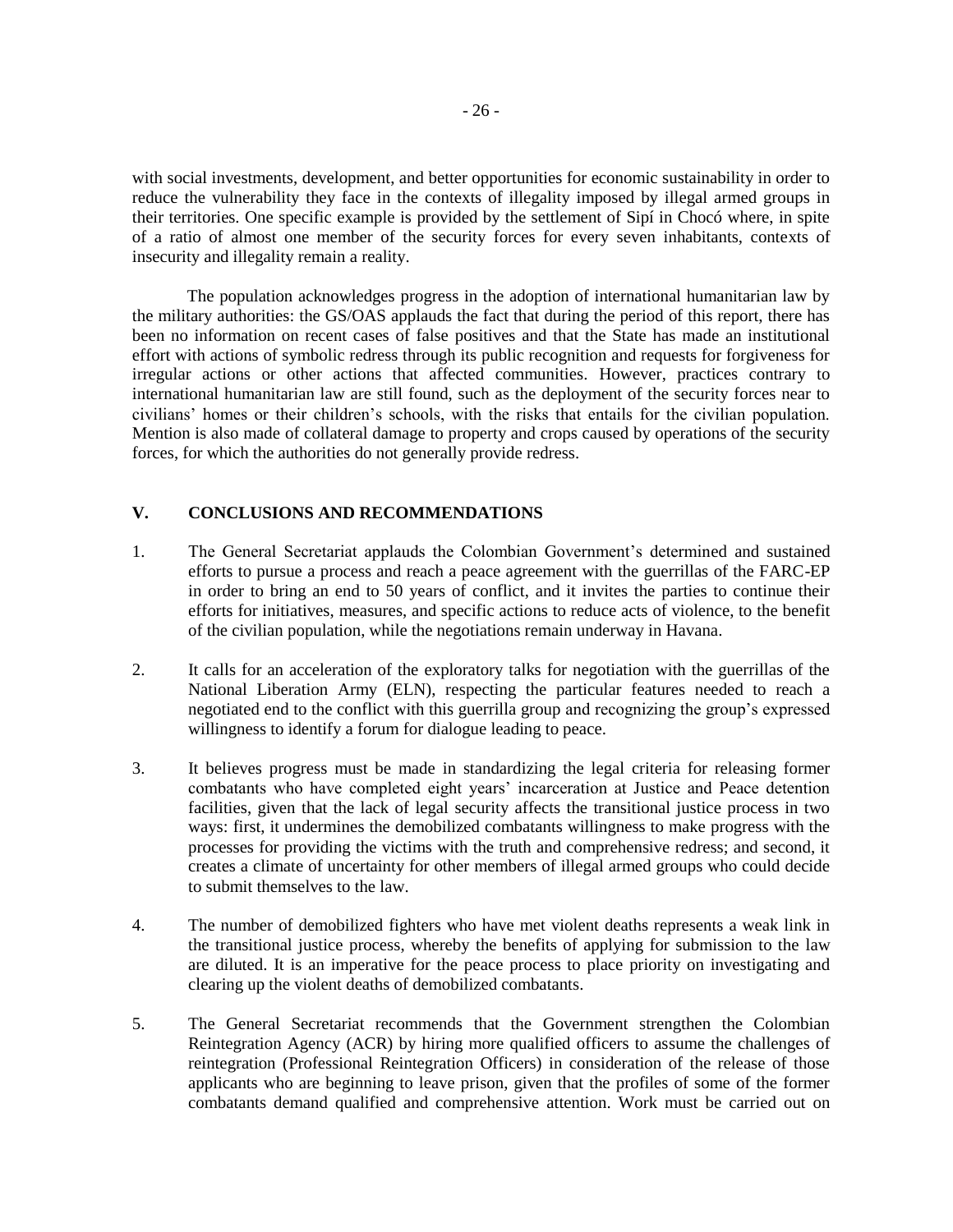programs to deal with the mental health problems that have begun to be detected among former combatants.

- 6. To guarantee disarmament, demobilization, and reincorporation into civilian life, the process must discuss and agree on measures to guarantee the security of demobilized members of the FARC-EP in the post-conflict scenario, conditions for the economic development of the municipalities or cities where the reintegration processes might take place, and scenarios and instruments for participation by former combatants in community contexts and their reintegration into those contexts.
- 7. The process of reincorporating members of the FARC-EP and ELN guerrillas requires the standardization of the resocialization policies within prisons and the reincorporation rules in the outside world that are to be established and agreed on; in this, the interconnection of the peace policies with a transitional approach to criminal and penal policy is essential.
- 8. Clear roadmaps should be established to allow legal alternatives to submission for members of criminal groups and other related illegal actors who wish to abandon illegality.
- 9. The General Secretariat recommends reviewing and strengthening the strategy for combating the phenomenon of emergent criminal gangs and all the contexts of illegality that continue to generate fear and harm in the territories. In particular, it believes it is necessary to make progress with strategies for the heightened presence and effectiveness of institutional security and justice in the territories, which would contribute to weakening the capacity of organized crime to control the everyday life of communities. The communities see that the geoeconomic characteristics of each region are the main catalysts behind the current phenomenon, which could be a factor in encouraging the presence and strengthening of the illegal armed groups. The GS/OAS believes that in this regard, the Government could make efforts to introduce transformational elements, above and beyond the current strategy that is chiefly based on arrests and seizures.
- 10. The General Secretariat has learned that in some remote and isolated regions where illegal armed groups pursue illegal activities (drug trafficking, mining, extortion, smuggling, etc.), there are negative perceptions in the communities' collective imaginations regarding the possibility of significant change in the security situation. In this regard, the Government could develop a suitable strategy of "pedagogy for peace" but also, and more importantly, plan tangible, material, immediate actions, particularly in the areas of economic development and infrastructure, to allow the communities to view the post-conflict future through a more positive lens. Security, employment, and justice are the keenest needs felt in the communities for building a brighter future.
- 11. Confidence-building mechanisms and improved communications and relations between the authorities and the communities are needed, particularly among those located in the areas most affected by the conflict and with the active presence of illegal armed groups. In the General Secretariat's view, the Colombian Government must undertake efforts to coordinate its institutions, allowing it to increase its presence in the territories through more than military structures.